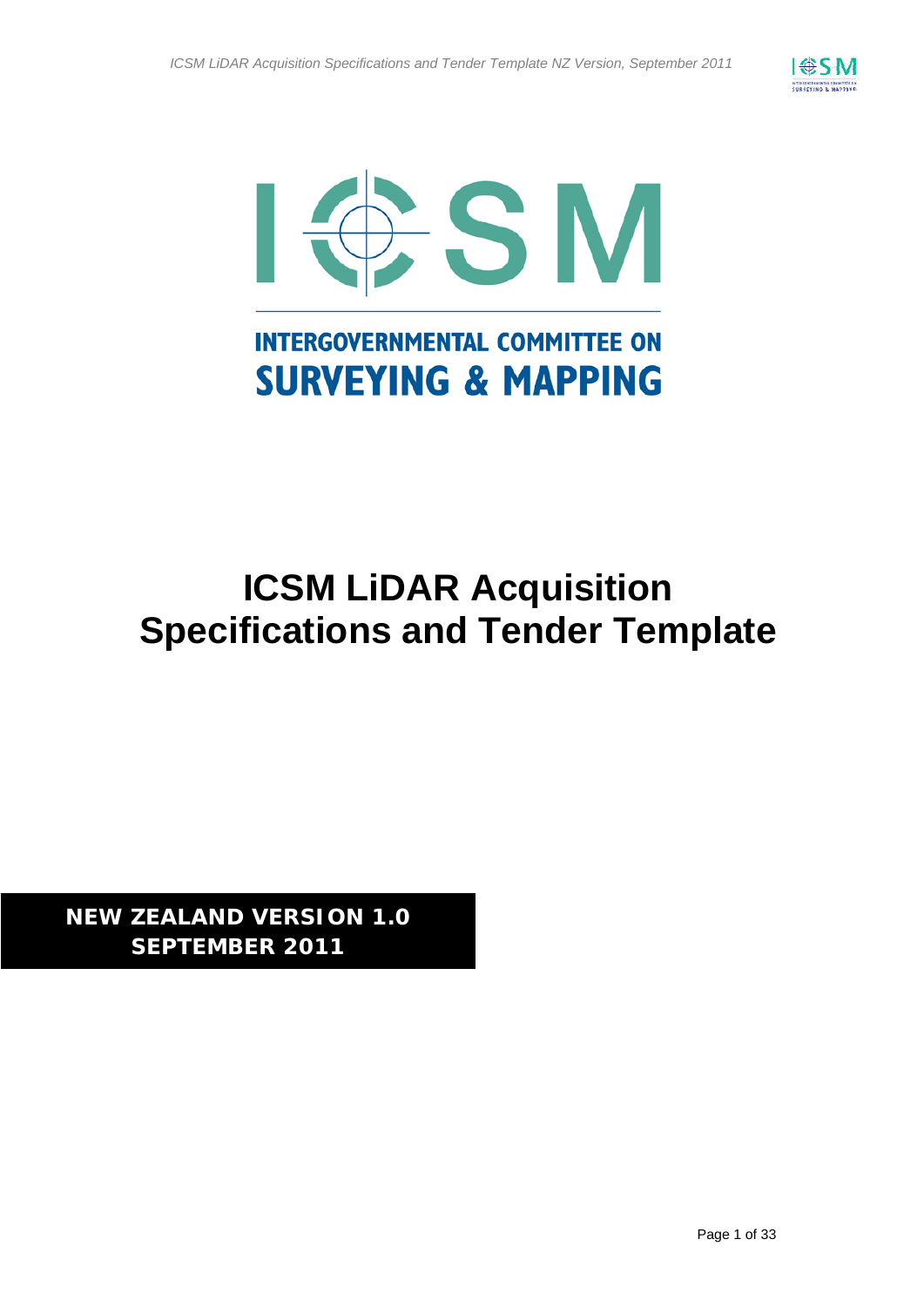

### **Preface**

Digital elevation data which describes the landforms and seabed of New Zealand and Australia is crucial for addressing issues relating to the impacts of climate change, disaster management, water security, environmental management, urban planning and infrastructure design. In recent years dramatic developments in LiDAR technology and industry capabilities have revolutionised our ability to address these issues at the local level. However, inconsistent and diverse product specifications, and variable data quality are often making it difficult to integrate datasets to address local, regional and national issues. In order to optimise investment and the utility of both existing and future data collections there is a need for a national base specification which defines a consistent set of minimum products which ensure compatibility across projects and jurisdictions.

In late 2008, the Australasian – Intergovernmental Committee for Surveying and Mapping (ICSM) Elevation Working Group released Version 1.0 of the Guidelines for Digital Elevation Data acquisition. The intent of this specification and tender template is to further improve on the quality, consistency, utility and compatibility of data being captured by government and commercial off-the-shelf (COTS) products increasingly being offered by the private sector. Moreover, the specifications and tender template provide opportunities for greater collaborative investment across all levels of government, and capacity to reduce tender and compliance costs for investors and providers.

Use of these specifications will also ensure that primary LiDAR point cloud data and derived products can be discovered and accessed more easily as ANZLIC-compliant metadata is a requirement for supplied data.

The specifications have drawn on recent experience across all levels of New Zealand and Australian government, consultation with LiDAR data providers, and the U.S. Center for LiDAR Information, Coordination and Knowledge (CLICK). They provide a minimum base specification and are not intended to limit development of more specialised products and some variation of specification may be required depending on the end user application. Nor are they intended to inhibit industry development and innovation. We therefore encourage interested users, investors, researchers and suppliers to contribute to ongoing development. If you wish to make a submission aimed at improving this document or have a query about the document, please email customersupport@linz.govt.nz

The original version of this document was produced by ICSM in the context of the Australian National Elevation Data Framework (NEDF). Subsequently this New Zealand version has been adapted from the original version by Land Information New Zealand with input from local government and the private sector in New Zealand. For further related information please visit the following sites:

http://www.icsm.gov.au/icsm/elevation/index.html

http://www.anzlic.org.au/nedf.html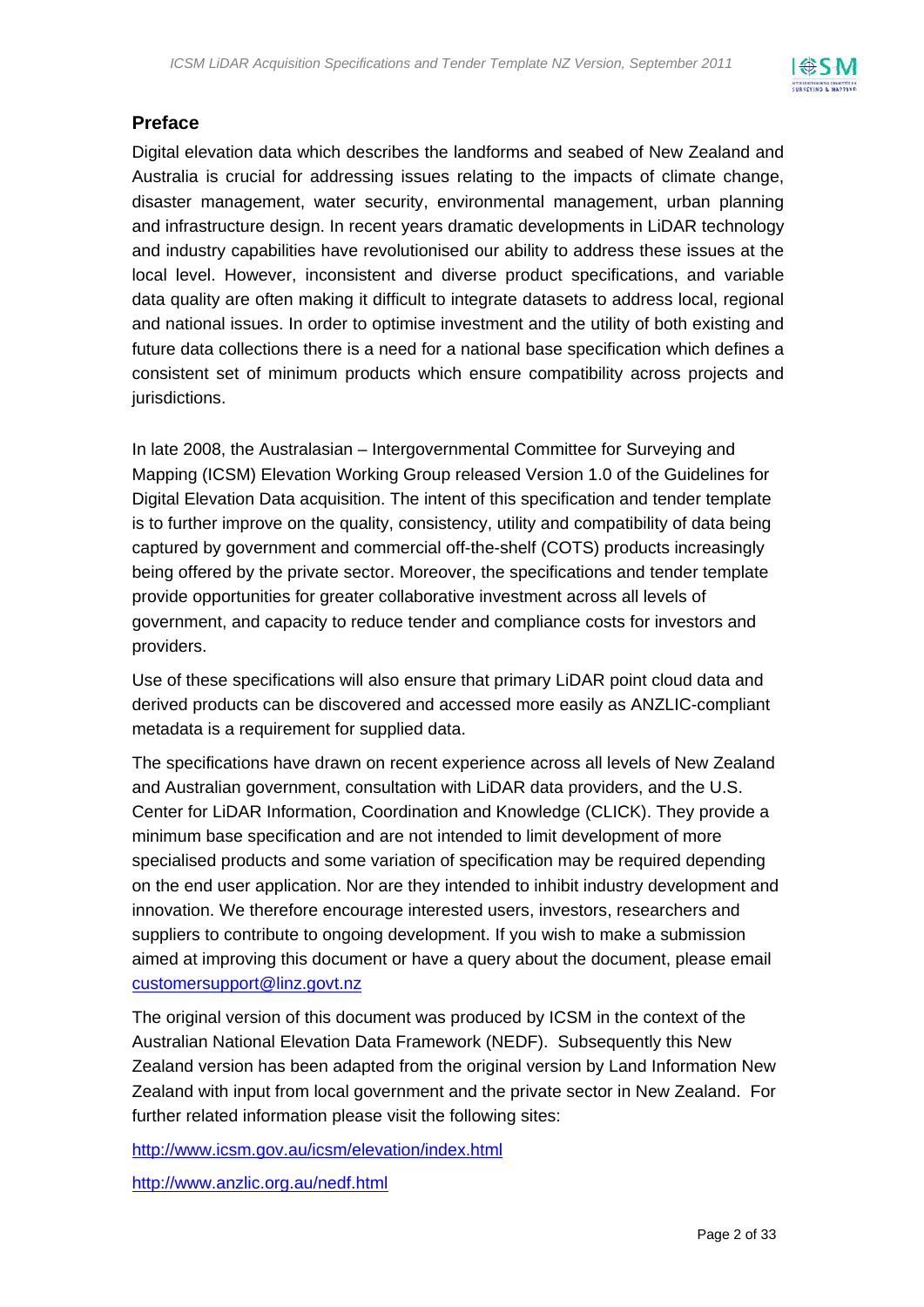

| <b>Project Title</b> |
|----------------------|
|                      |
|                      |
|                      |

## **Contents**

| 1  |                                                                           |  |  |  |
|----|---------------------------------------------------------------------------|--|--|--|
| 2  |                                                                           |  |  |  |
| 3  |                                                                           |  |  |  |
| 4  |                                                                           |  |  |  |
| 5  |                                                                           |  |  |  |
| 6  |                                                                           |  |  |  |
| 7  |                                                                           |  |  |  |
| 8  |                                                                           |  |  |  |
| 9  |                                                                           |  |  |  |
| 10 |                                                                           |  |  |  |
|    |                                                                           |  |  |  |
|    |                                                                           |  |  |  |
|    |                                                                           |  |  |  |
|    |                                                                           |  |  |  |
|    |                                                                           |  |  |  |
|    |                                                                           |  |  |  |
|    |                                                                           |  |  |  |
|    | Attachment H - Ownership/licensing of Foreground Intellectual Property 32 |  |  |  |
|    |                                                                           |  |  |  |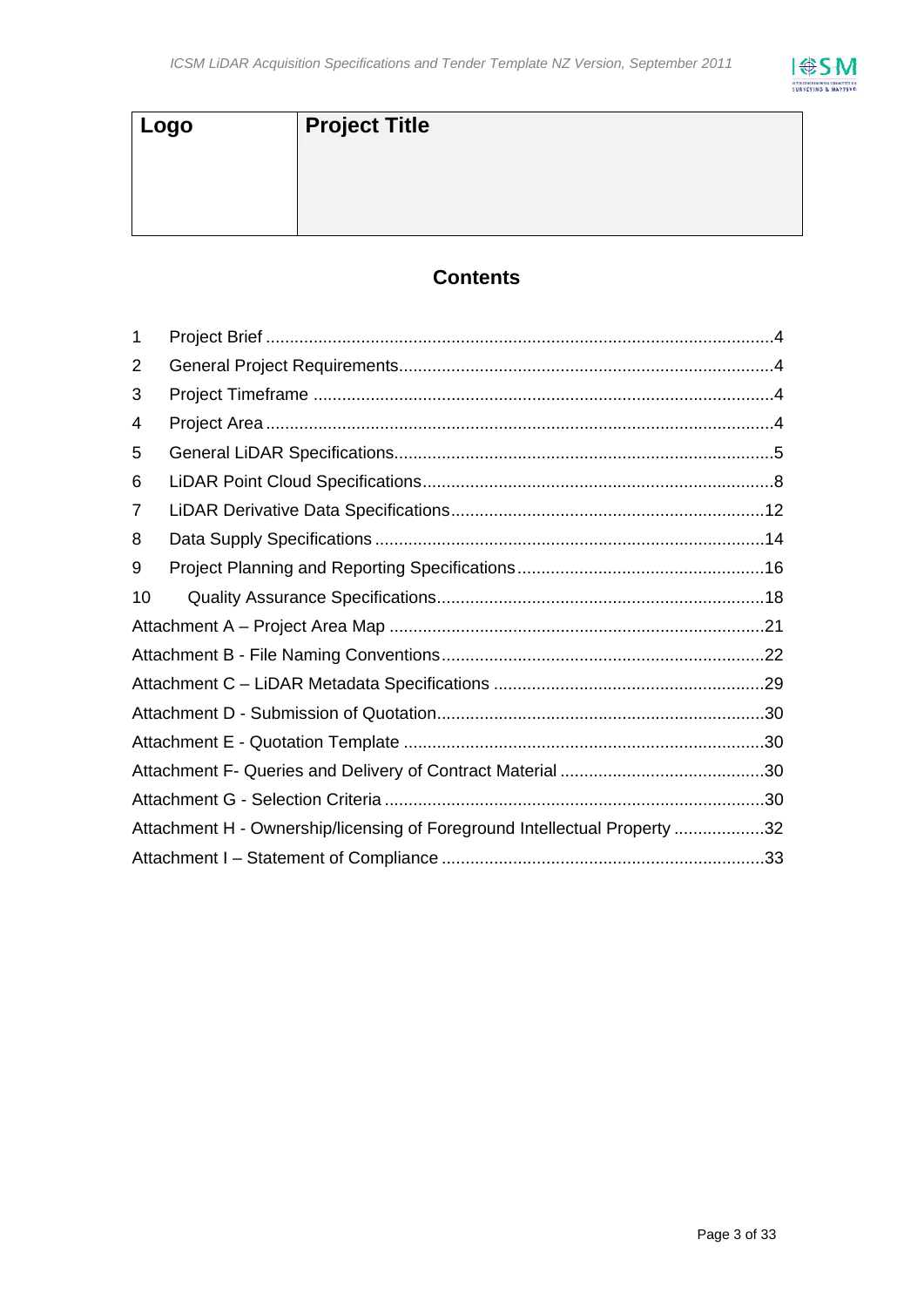

## **1 Project Brief**

*Provide an overview of the background to the project and the project objectives.* 

## **2 General Project Requirements**

*Provide a summary of the required project deliverables and any specific issues that must be addressed in the project.* 

### **3 Project Timeframe**

*Provide a summary of the overall project timeframes and specific milestone dates. This should include dates relating to the Tender process, data acquisition, product delivery and reporting. Any requirements for any staged delivery of services and products should also be specified.* 

### **4 Project Area**

*Provide an overview map of the project area and any detailed maps or diagrams as an attachment. Describe the overall landscape characteristics (biophysical, cultural, climatic, etc) which may affect data acquisition, processing or validation. For example, the nature of the terrain, dense vegetation that may impact on ground responses, land*  access for validation. Provide a digital file in shape file format depicting the extent of *the project and other relevant features.*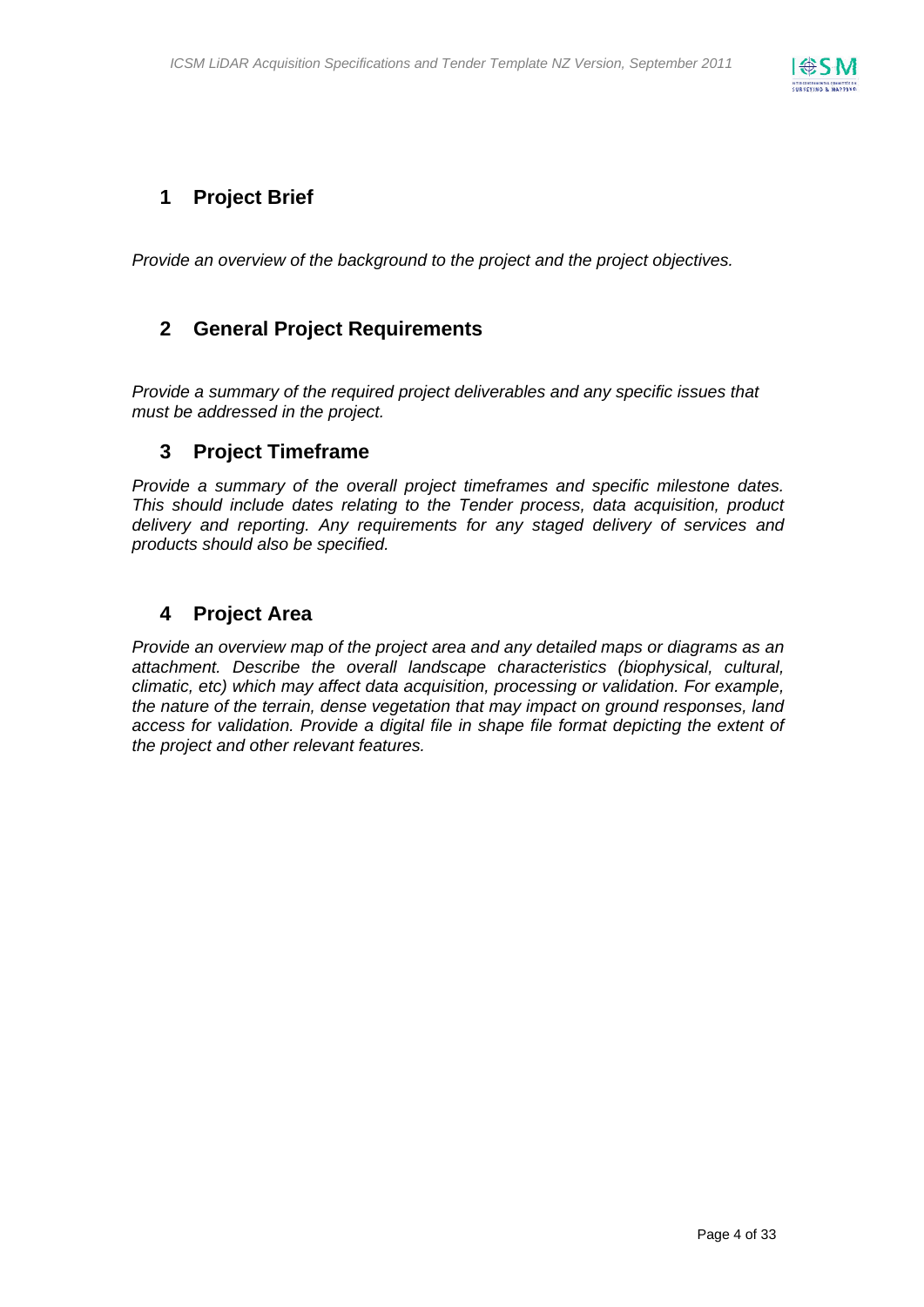

## **5 General LiDAR Specifications**

|                | <b>Description</b>          | <b>Specifications</b>                                                                                                                                                                                                                                                                           |  |  |  |  |
|----------------|-----------------------------|-------------------------------------------------------------------------------------------------------------------------------------------------------------------------------------------------------------------------------------------------------------------------------------------------|--|--|--|--|
| $\mathbf{1}$   | Coverage                    | Description of the survey area with reference to detailed diagram(s) provided<br>as Attachment A and available in digital (shape file) format. The defined<br>survey area should be buffered by a minimum of 20m.                                                                               |  |  |  |  |
| $\overline{2}$ | Date of                     | 1. LiDAR: specific capture window requirements.                                                                                                                                                                                                                                                 |  |  |  |  |
|                | Capture                     | Field Data: specific requirements relative to LiDAR acquisition.<br>2.                                                                                                                                                                                                                          |  |  |  |  |
| 3              | <b>Delivery Dates</b>       | Tender process, data acquisition, product delivery and reporting. Any<br>requirements for any staged delivery of services and products should also be<br>specified.                                                                                                                             |  |  |  |  |
| $\overline{4}$ | <b>Network</b>              | The survey must conform to the following network accuracy standard:                                                                                                                                                                                                                             |  |  |  |  |
|                | Accuracy<br>Requirements    | a. Vertical Network Accuracy (VNA)                                                                                                                                                                                                                                                              |  |  |  |  |
|                |                             | i. 0.30 m, 95% confidence level (0.15m, 68%)                                                                                                                                                                                                                                                    |  |  |  |  |
|                |                             | b. Horizontal Network Accuracy (HNA)                                                                                                                                                                                                                                                            |  |  |  |  |
|                |                             | i. 1.00 m, 95% confidence level (0.50m, 68%)                                                                                                                                                                                                                                                    |  |  |  |  |
|                |                             | Network accuracy is defined in LINZS25005 Standard for geospatial accuracy<br>framework. The above VNA and HNA values fall within Tiers F and H in<br>terms of LINZS25006 Standard for tiers, classes and orders of LINZ data.                                                                  |  |  |  |  |
|                |                             | NB the above VNA and HNA values are appropriate for generating 0.5m<br>contours and different values may be required for other output products.                                                                                                                                                 |  |  |  |  |
| 5              | Horizontal<br>Datum         | New Zealand Geodetic Datum 2000 (NZGD2000).                                                                                                                                                                                                                                                     |  |  |  |  |
| 6              | Map Projection              | The projected coordinate system for all deliverables is New Zealand<br>Transverse Mercator 2000 (NZTM2000).                                                                                                                                                                                     |  |  |  |  |
| $\overline{7}$ | <b>Vertical Datum</b>       | 1. Orthometric:<br>All deliverables specified below as orthometric will be referenced to the<br>New Zealand Vertical Datum 2009 (NZVD2009), or by exception a local<br>mean sea level vertical datum (LVD) specified in LINZS25004 Standard<br>for New Zealand Vertical Datum 2009 may be used. |  |  |  |  |
|                |                             | NB where deliverables are referenced to LVD (and copyright arrangements<br>allow data sharing) it is strongly recommended to also reference deliverables<br>to NZVD2009 to eliminate the need for vertical reference alignment when<br>conflating disparate datasets.                           |  |  |  |  |
|                |                             | 2.<br>Ellipsoid:                                                                                                                                                                                                                                                                                |  |  |  |  |
|                |                             | All deliverables specified below as ellipsoidal will be in terms of<br>NZGD2000/GRS80                                                                                                                                                                                                           |  |  |  |  |
| 8              | Geoid Model                 | Use NZGeoid2009 to convert to NZVD2009                                                                                                                                                                                                                                                          |  |  |  |  |
| 9              | Adjustment to<br><b>LVD</b> | Adjustment to LVD as defined above is required under the following<br>1.<br>circumstances:                                                                                                                                                                                                      |  |  |  |  |
|                |                             | a. Where the vertical accuracy described above is exceeded when<br>the Geoid derived orthometric heights are validated against LVD,<br>or                                                                                                                                                       |  |  |  |  |
|                |                             | b. Where a bias in the vertical validation resulting from anomalies in<br>the Geoid model or other sources is identified across the whole<br>project area.                                                                                                                                      |  |  |  |  |
|                |                             | Details of this adjustment are required as part of the 'Post-Survey Spatial<br>2.<br>Accuracy Report'.                                                                                                                                                                                          |  |  |  |  |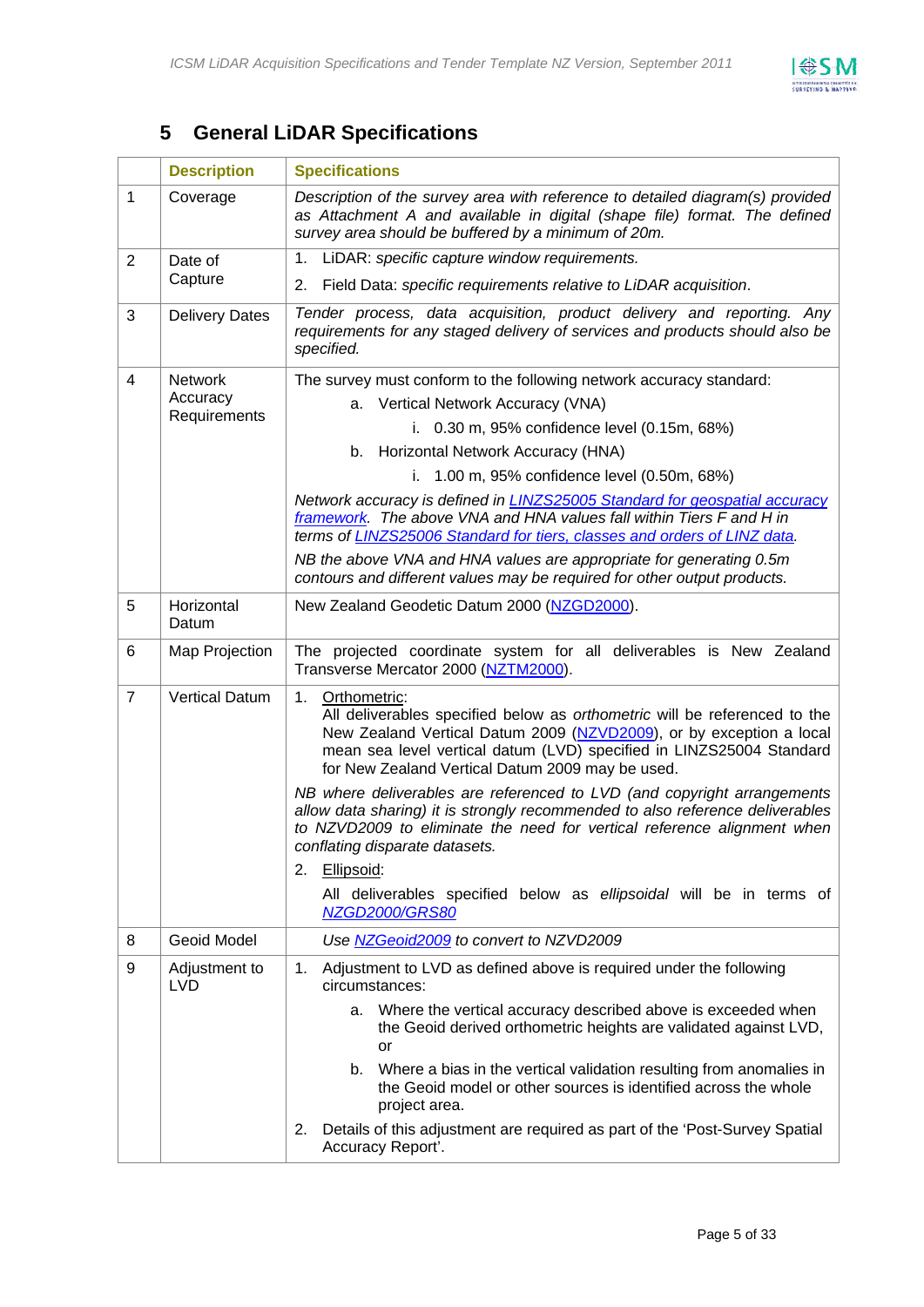

| 10 | <b>Survey Control</b> | 1. All survey control data used or derived from this contract must be<br>supplied to ensure independent Quality Assurance (QA) of the survey<br>operations. It is therefore essential that all primary ground stations are<br>permanently marked in accordance with the appropriate system.                       |
|----|-----------------------|-------------------------------------------------------------------------------------------------------------------------------------------------------------------------------------------------------------------------------------------------------------------------------------------------------------------|
|    |                       | The primary ground control and check point surveys must be referenced<br>2.<br>to survey control marks with NZGD2000 and NZTM2000 coordinates<br>and/or NZVD2009 heights.                                                                                                                                         |
|    |                       | Survey to establish new primary control shall use techniques to achieve a<br>3.<br>minimum standard of:                                                                                                                                                                                                           |
|    |                       | Horizontal: Order 5<br>a.                                                                                                                                                                                                                                                                                         |
|    |                       | b. Vertical: Order 5 or 3V.                                                                                                                                                                                                                                                                                       |
|    |                       | As described in LINZS25006 Standard for tiers, classes and orders of<br>LINZ data.                                                                                                                                                                                                                                |
|    |                       | Elevation data must be validated and corrected for systematic errors to<br>ensure accuracy specifications are met. Documentation must describe how<br>this has been achieved. Refer to the Quality Assurance Section for specific<br>deliverables in relation to this topic.                                      |
| 11 | Sensor                | The sensor must be capable of:                                                                                                                                                                                                                                                                                    |
|    | Requirements          | detecting multiple discrete returns, with a minimum of 4 potential<br>a.<br>returns for each outbound laser pulse.                                                                                                                                                                                                |
|    |                       | b. recording the intensity of each return.                                                                                                                                                                                                                                                                        |
|    |                       | Full waveform collection is both acceptable and welcomed; however,<br>waveform data is regarded as supplemental information. The requirement for<br>deriving and delivering multiple discrete returns remains in force in all cases.<br>These requirements may be varied according to specific user requirements. |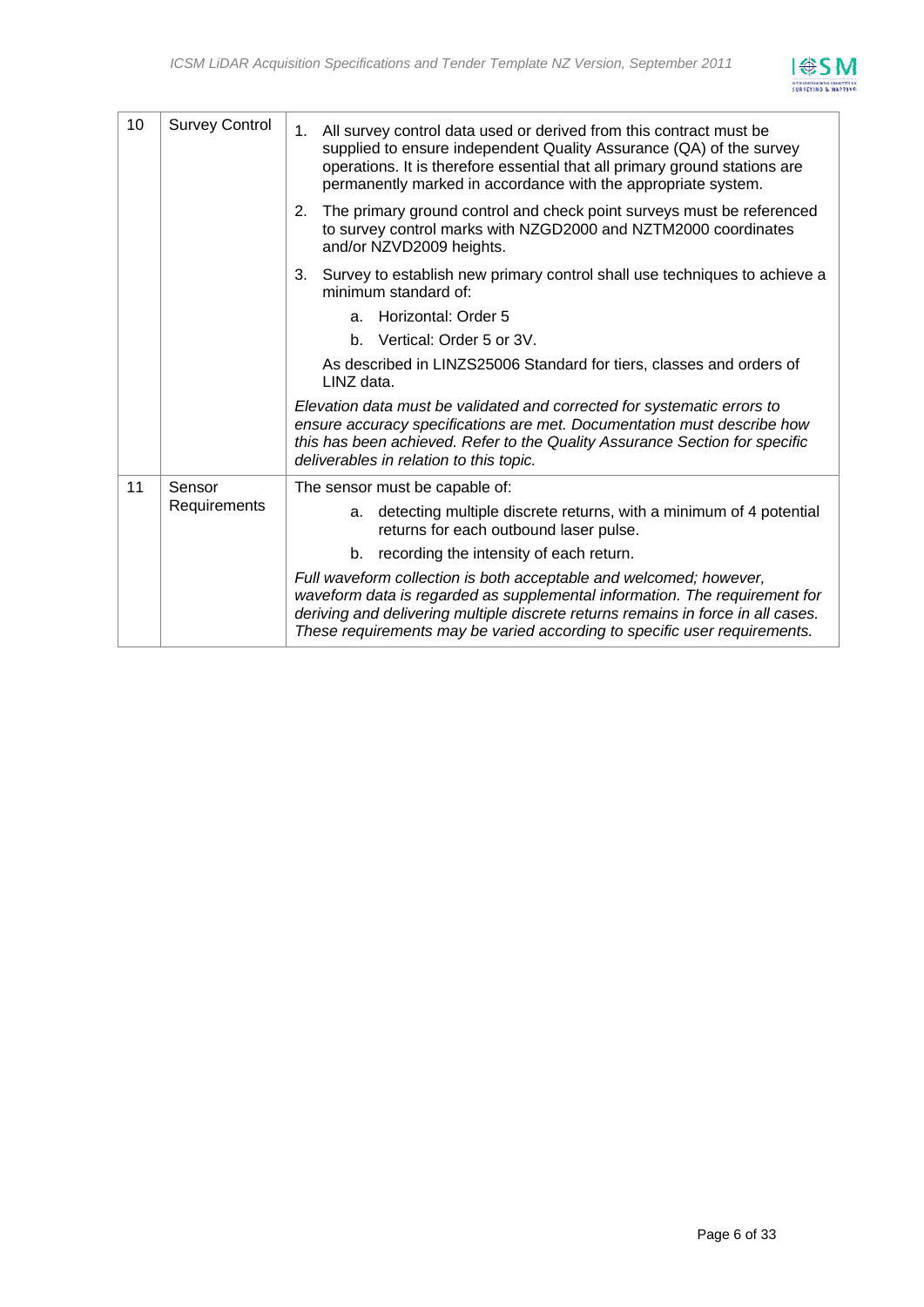

| 12 | Collection   | 1. The survey design must plan on:                                                                                                                                                                                                                                                                                          |
|----|--------------|-----------------------------------------------------------------------------------------------------------------------------------------------------------------------------------------------------------------------------------------------------------------------------------------------------------------------------|
|    | Requirements | a. recording a minimum Nominal Post Spacing (NPS) of two (2)<br>outbound pulses per square metre                                                                                                                                                                                                                            |
|    |              | b. a scan angle not exceeding $40^{\circ}$ Total FOV (+/-20 $^{\circ}$ from nadir)                                                                                                                                                                                                                                          |
|    |              | an across/along track point spacing ratio not exceeding 2/3.<br>$C_{\cdot}$                                                                                                                                                                                                                                                 |
|    |              | Note: This requirement is primarily applicable to oscillating mirror LiDAR<br>systems. Other instrument technologies may be exempt from this<br>requirement. A minimum NPS of one (1) outbound pulse per square metre<br>may be approved in less complex terrain.                                                           |
|    |              | 2. Flight line overlap must be 10% or greater, as required to ensure there<br>are no data gaps between the usable portions of the swaths. Collections<br>in high relief terrain are expected to require greater overlap. Any data with<br>gaps between the geometrically usable portions of the swaths will be<br>rejected. |
|    |              | 3. Data Voids (areas $\Rightarrow$ 4xNPS <sup>2</sup> ), measured using 1st-returns only within a<br>single swath are not acceptable, except:                                                                                                                                                                               |
|    |              | a. where caused by water bodies                                                                                                                                                                                                                                                                                             |
|    |              | b. where caused by areas of low near infra-red (NIR) reflectivity<br>such asphalt or composition roofing                                                                                                                                                                                                                    |
|    |              | c. where appropriately filled-in by another swath                                                                                                                                                                                                                                                                           |
|    |              | 4. The spatial distribution of geometrically usable points is expected to be<br>uniform and free from clustering. In order to ensure consistent data<br>densities throughout the project area:                                                                                                                              |
|    |              | Note: This requirement may be relaxed in areas of significant relief where it is<br>impractical to maintain a consistent NPS.                                                                                                                                                                                               |
|    |              | Environmental conditions for data capture.<br>5.                                                                                                                                                                                                                                                                            |
|    |              | a. Cloud and fog free between the aircraft and the ground.                                                                                                                                                                                                                                                                  |
|    |              | b. Floodplain/wetland data must be captured during times of base-<br>flow and outside of significant surface inundation due to natural<br>events and /or regulated environmental flows.                                                                                                                                     |
|    |              | c. Coastal surveys (areas under tidal influence) should be flown<br>within 2 hours either side of low tide to minimise the effect of<br>standing water or wave action.                                                                                                                                                      |
|    |              | d. Flights should not be undertaken during periods of heavy smoke<br>haze.                                                                                                                                                                                                                                                  |
|    |              | With prior approval, collections for specific scientific research projects may be<br>exempt from these requirements.                                                                                                                                                                                                        |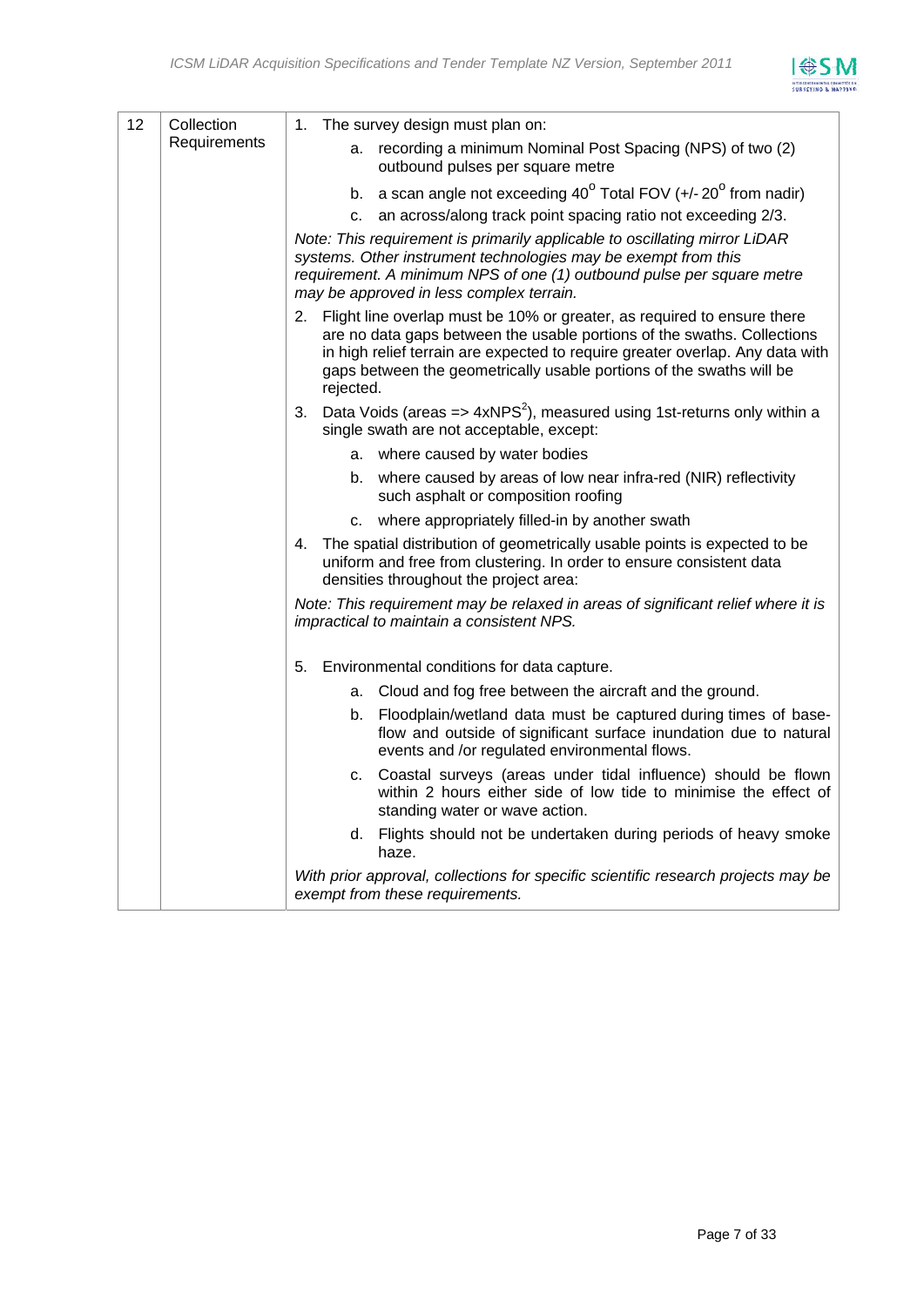

## **6 LiDAR Point Cloud Specifications**

|   | <b>Deliverables</b>              |    | <b>Specifications</b>                                                                                                                                                                                                  |  |  |
|---|----------------------------------|----|------------------------------------------------------------------------------------------------------------------------------------------------------------------------------------------------------------------------|--|--|
| 1 | Unclassified<br>Point Cloud      |    | 1. All returns, all collected points, fully calibrated and adjusted to specified<br>vertical datum, by swath. 1 file per swath, 1 swath per file, (file size not to<br>exceed 2GB).                                    |  |  |
|   |                                  |    | 2. Fully compliant LAS v1.2 (or v1.3), point record format with all standard<br>attributes including:                                                                                                                  |  |  |
|   |                                  |    | Intensity values (native radiometric resolution).<br>a.                                                                                                                                                                |  |  |
|   |                                  |    | Return number.<br>b.                                                                                                                                                                                                   |  |  |
|   |                                  |    | Georeferencing information in all LAS file headers.<br>C.                                                                                                                                                              |  |  |
|   |                                  |    | d. GPS times recorded as adjusted GPS time, at a precision<br>sufficient to allow unique timestamps for each pulse.                                                                                                    |  |  |
|   |                                  |    | 3. LAS v1.3 deliverables with waveform data are to use external "auxiliary"<br>files with the extension ".wdp" for the storage of waveform packet data.<br>See the LAS v1.3 specification for additional information). |  |  |
|   |                                  |    | 4. Data is to be provided in the following Vertical Datums:                                                                                                                                                            |  |  |
|   |                                  |    | Ellipsoidal (NZGD2000 ellipsoidal).<br>а.                                                                                                                                                                              |  |  |
|   |                                  | 5. | File naming as per Attachment B.                                                                                                                                                                                       |  |  |
| 2 | <b>Classified Point</b><br>Cloud | 1. | All returns, all collected points, fully calibrated and adjusted to specified<br>vertical datum, and classified as specified below.                                                                                    |  |  |
|   |                                  |    | 2. Fully compliant LAS v1.2 (or v1.3), point record format with all standard<br>attributes including:                                                                                                                  |  |  |
|   |                                  |    | Intensity values (native radiometric resolution).<br>а.                                                                                                                                                                |  |  |
|   |                                  |    | Return number.<br>b.                                                                                                                                                                                                   |  |  |
|   |                                  |    | Georeferencing information in all LAS file headers.<br>C.                                                                                                                                                              |  |  |
|   |                                  |    | d. GPS times recorded as adjusted GPS time, at a precision<br>sufficient to allow unique timestamps for each pulse.                                                                                                    |  |  |
|   |                                  |    | e. ASPRS/LAS "Overlap" classification (Class=12) shall not be<br>used. ALL points not identified as "Withheld" are to be<br>classified.                                                                                |  |  |
|   |                                  |    | 3. LAS v1.3 deliverables with waveform data are to use external "auxiliary"<br>files with the extension ".wdp" for the storage of waveform packet data.<br>See the LAS v1.3 specification for additional information)  |  |  |
|   |                                  | 4. | Data is to be provided in the following Vertical Datums:                                                                                                                                                               |  |  |
|   |                                  |    | Orthometric (NZVD2009)<br>a.                                                                                                                                                                                           |  |  |
|   |                                  |    | Ellipsoidal (NZGD2000 ellipsoid).<br>b.                                                                                                                                                                                |  |  |
|   |                                  | 4. | Tiled delivery, as per Data Supply Specifications below.                                                                                                                                                               |  |  |
|   |                                  | 5. | File naming as per Attachment B.                                                                                                                                                                                       |  |  |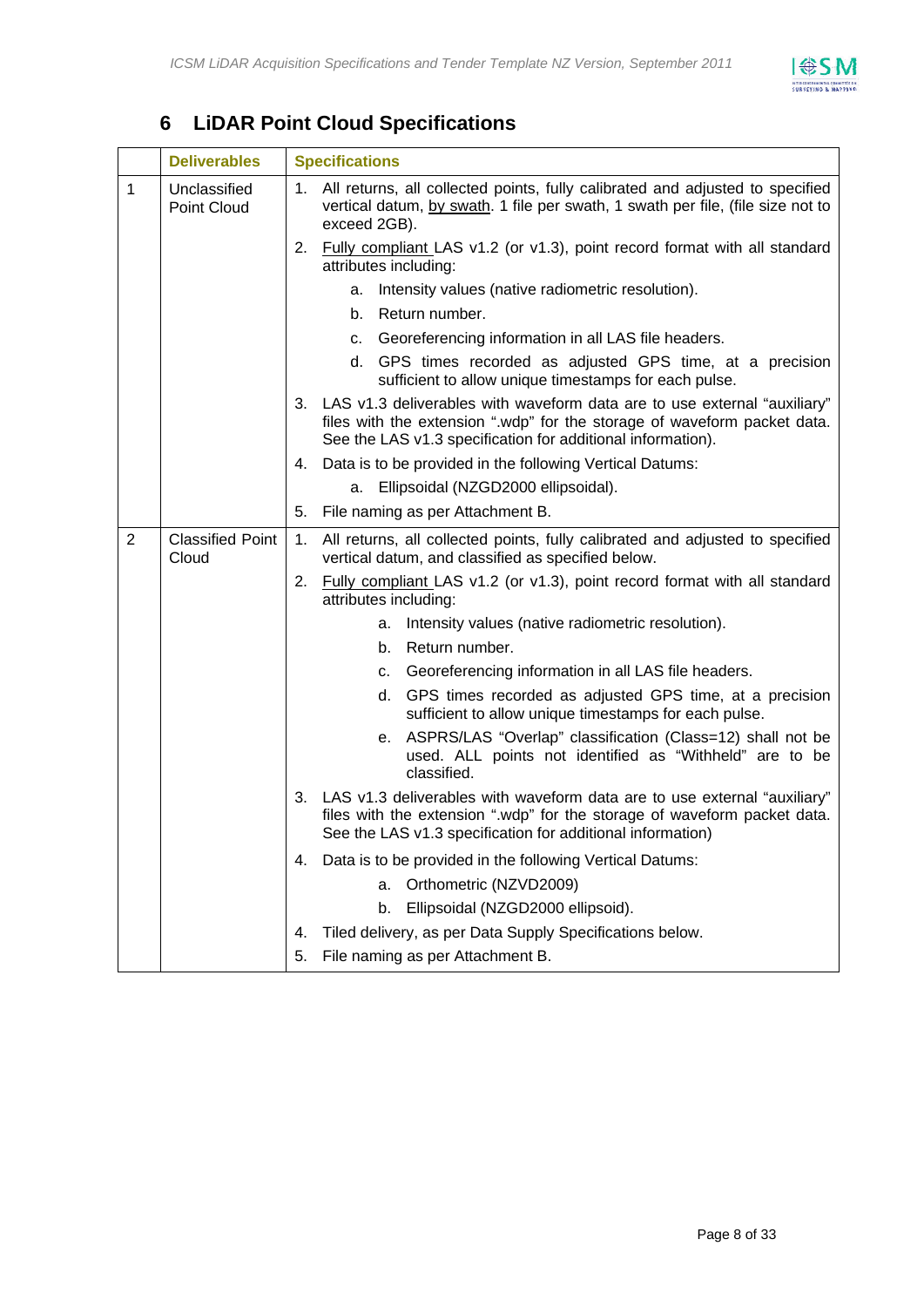

| 3 | <b>LiDAR Point</b><br>Cloud |    |                | ASPRS classification scheme.                    | 1. All classified point cloud data must adhere to the following modified                                                                                                                                                                                                                  |
|---|-----------------------------|----|----------------|-------------------------------------------------|-------------------------------------------------------------------------------------------------------------------------------------------------------------------------------------------------------------------------------------------------------------------------------------------|
|   | Classification<br>Scheme    | 2. |                |                                                 | The minimum number of point classes to be delivered according to this<br>scheme is defined by the Classification Level specified below.                                                                                                                                                   |
|   |                             |    | <b>Number</b>  | <b>Point class</b>                              | <b>Description</b>                                                                                                                                                                                                                                                                        |
|   |                             |    | 0              | Unclassified                                    | Created, never classified                                                                                                                                                                                                                                                                 |
|   |                             |    | 1              | Default                                         | Unclassified                                                                                                                                                                                                                                                                              |
|   |                             |    | $\overline{2}$ | Ground                                          | Bare ground                                                                                                                                                                                                                                                                               |
|   |                             |    | 3              | Low vegetation                                  | $0 - 0.3$ m (essentially sensor 'noise')                                                                                                                                                                                                                                                  |
|   |                             |    | 4              | Medium vegetation                               | $0.3 - 2m$                                                                                                                                                                                                                                                                                |
|   |                             |    | 5              | High vegetation                                 | 2m >                                                                                                                                                                                                                                                                                      |
|   |                             |    | 6              | Buildings, structures                           | Buildings, houses, sheds, silos etc.                                                                                                                                                                                                                                                      |
|   |                             |    | $\overline{7}$ | Low / high points                               | Spurious high/low point returns<br>(unusable)                                                                                                                                                                                                                                             |
|   |                             |    | 8              | Model key points                                | Reserved for 'model key points' only                                                                                                                                                                                                                                                      |
|   |                             |    | 9              | Water                                           | Any point in water                                                                                                                                                                                                                                                                        |
|   |                             |    | 10             | <b>Bridge</b>                                   | Any bridge or overpass                                                                                                                                                                                                                                                                    |
|   |                             |    | 11             | not used                                        | Reserved for future definition                                                                                                                                                                                                                                                            |
|   |                             |    | 12             | Overlap points                                  | Flight line overlap points                                                                                                                                                                                                                                                                |
|   |                             |    | $13 - 31$      | not used                                        | Reserved for future definition                                                                                                                                                                                                                                                            |
|   |                             |    |                |                                                 |                                                                                                                                                                                                                                                                                           |
|   |                             | 3. |                |                                                 | Class 1 (default) are points which have been subjected to a classification<br>process but emerged in an undefined state. Class 0 have never been<br>subjected to a classification process. This definition is necessary to<br>maintain compatibility with common LiDAR processing suites. |
|   |                             |    |                | non-ground points will be allocated to Class 1. | 4. When a simple ground/non-ground classification has been applied, all                                                                                                                                                                                                                   |
|   |                             | 5. |                | created as a separate product.                  | Class 8 "model key points" is actually a subset of class 2 and so is                                                                                                                                                                                                                      |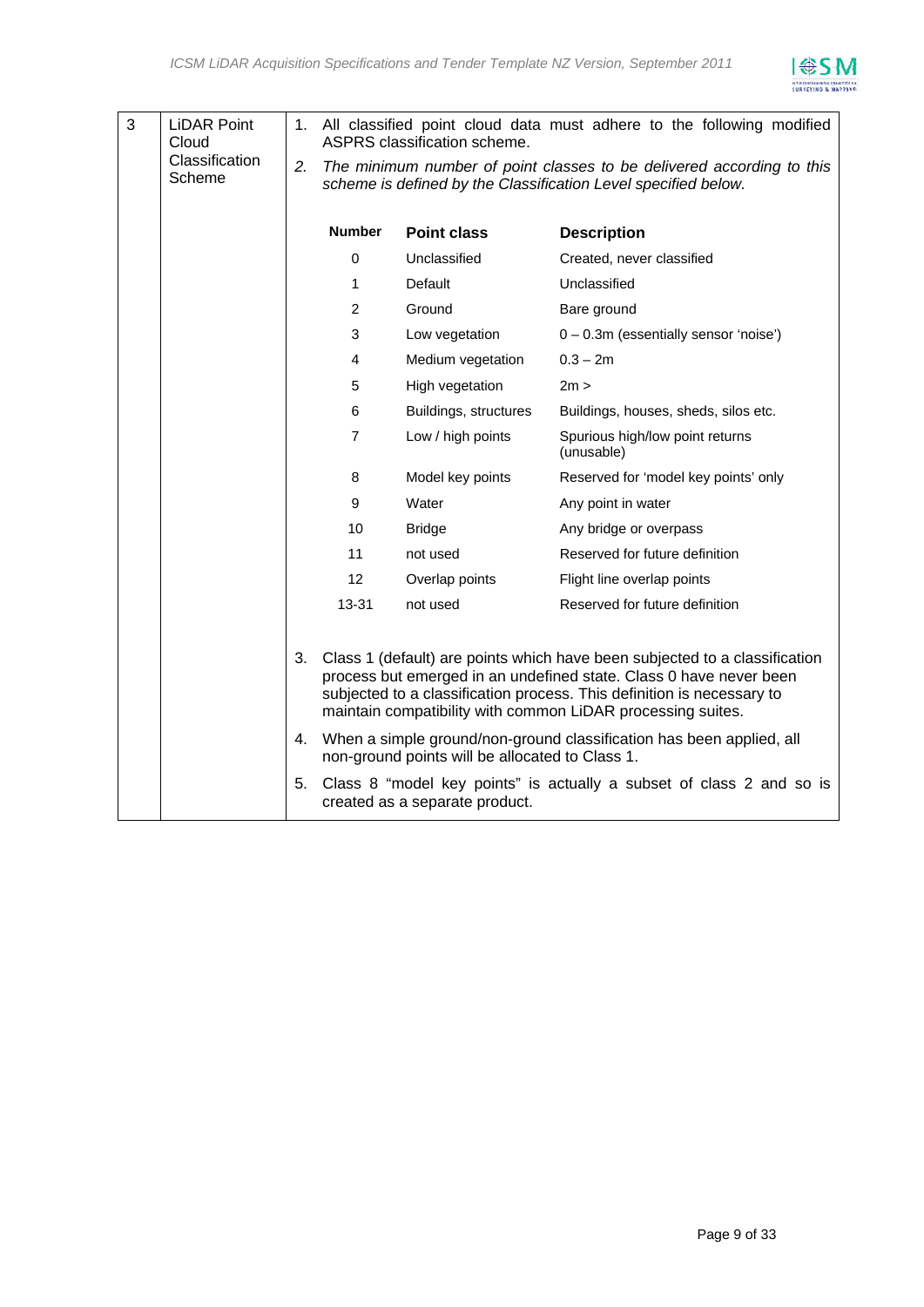

| 4 | <b>LiDAR Point</b><br>Cloud<br>Classification<br>Levels | Once the Network Accuracy requirements have been achieved, significant<br>errors in the vertical accuracy of the classified point cloud are likely to be<br>caused by incorrect classification. For example, dense understory vegetation<br>classified as ground points will significantly reduce the vertical accuracy of<br>any bare earth DEM. LiDAR Point Cloud Classification Levels have been<br>introduced to provide greater transparency in the overall quality of the LiDAR<br>products, particularly within non-bare-ground land cover types, to ensure<br>products are "fit-for-purpose".<br>It is expected that classification of the point cloud data will be carried out to<br>achieve known minimum accuracy levels for ground data, and additional land<br>cover categories depending on client requirements. The onus for reaching the<br>required accuracy lies with the data supplier. Independent assessments may<br>also be carried out by the Contract Authority. Classification accuracy<br>requirements may be relaxed to accommodate collections in areas where the<br>Contract Authority agrees classification to be particularly difficult.<br>Level 0 - Undefined<br>All points allocated classes 0 (unclassified) or 1 (default) by LiDAR<br>processing software with no classification algorithms applied.<br>Classification Accuracy Required: unspecified.<br>Level 1. Automated and Semi-Automated Classification.<br>Fully or semi-automated, batch processing of the point cloud data into the<br>following classes: 2 (ground), 3-5 (vegetation), 6 (buildings/structures), 7<br>(low/high points and noise), 9 (water). At Level 1, some of these classes such<br>as water (9) might be derived with the assistance of masking or other semi-<br>automated techniques<br>Classification Accuracy Required: 95% for Ground points (minimum), and<br>other classes as specified. |
|---|---------------------------------------------------------|----------------------------------------------------------------------------------------------------------------------------------------------------------------------------------------------------------------------------------------------------------------------------------------------------------------------------------------------------------------------------------------------------------------------------------------------------------------------------------------------------------------------------------------------------------------------------------------------------------------------------------------------------------------------------------------------------------------------------------------------------------------------------------------------------------------------------------------------------------------------------------------------------------------------------------------------------------------------------------------------------------------------------------------------------------------------------------------------------------------------------------------------------------------------------------------------------------------------------------------------------------------------------------------------------------------------------------------------------------------------------------------------------------------------------------------------------------------------------------------------------------------------------------------------------------------------------------------------------------------------------------------------------------------------------------------------------------------------------------------------------------------------------------------------------------------------------------------------------------------------------------------------------------------------|
|   |                                                         | Level 2. Ground surface improvement.<br>Level 1 classified data is further enhanced, using automated and manual                                                                                                                                                                                                                                                                                                                                                                                                                                                                                                                                                                                                                                                                                                                                                                                                                                                                                                                                                                                                                                                                                                                                                                                                                                                                                                                                                                                                                                                                                                                                                                                                                                                                                                                                                                                                      |
|   |                                                         | methods, by the removal of significant anomalies which remain in the ground<br>class (2). Typically, this editing will re-classify points into class 3-5<br>(vegetation) and class 9 (water).                                                                                                                                                                                                                                                                                                                                                                                                                                                                                                                                                                                                                                                                                                                                                                                                                                                                                                                                                                                                                                                                                                                                                                                                                                                                                                                                                                                                                                                                                                                                                                                                                                                                                                                        |
|   |                                                         | Classification Accuracy Required: 98% for Ground points (minimum), and<br>other classes as specified.                                                                                                                                                                                                                                                                                                                                                                                                                                                                                                                                                                                                                                                                                                                                                                                                                                                                                                                                                                                                                                                                                                                                                                                                                                                                                                                                                                                                                                                                                                                                                                                                                                                                                                                                                                                                                |
|   |                                                         | Continued over page                                                                                                                                                                                                                                                                                                                                                                                                                                                                                                                                                                                                                                                                                                                                                                                                                                                                                                                                                                                                                                                                                                                                                                                                                                                                                                                                                                                                                                                                                                                                                                                                                                                                                                                                                                                                                                                                                                  |
|   |                                                         |                                                                                                                                                                                                                                                                                                                                                                                                                                                                                                                                                                                                                                                                                                                                                                                                                                                                                                                                                                                                                                                                                                                                                                                                                                                                                                                                                                                                                                                                                                                                                                                                                                                                                                                                                                                                                                                                                                                      |
|   |                                                         |                                                                                                                                                                                                                                                                                                                                                                                                                                                                                                                                                                                                                                                                                                                                                                                                                                                                                                                                                                                                                                                                                                                                                                                                                                                                                                                                                                                                                                                                                                                                                                                                                                                                                                                                                                                                                                                                                                                      |
|   |                                                         |                                                                                                                                                                                                                                                                                                                                                                                                                                                                                                                                                                                                                                                                                                                                                                                                                                                                                                                                                                                                                                                                                                                                                                                                                                                                                                                                                                                                                                                                                                                                                                                                                                                                                                                                                                                                                                                                                                                      |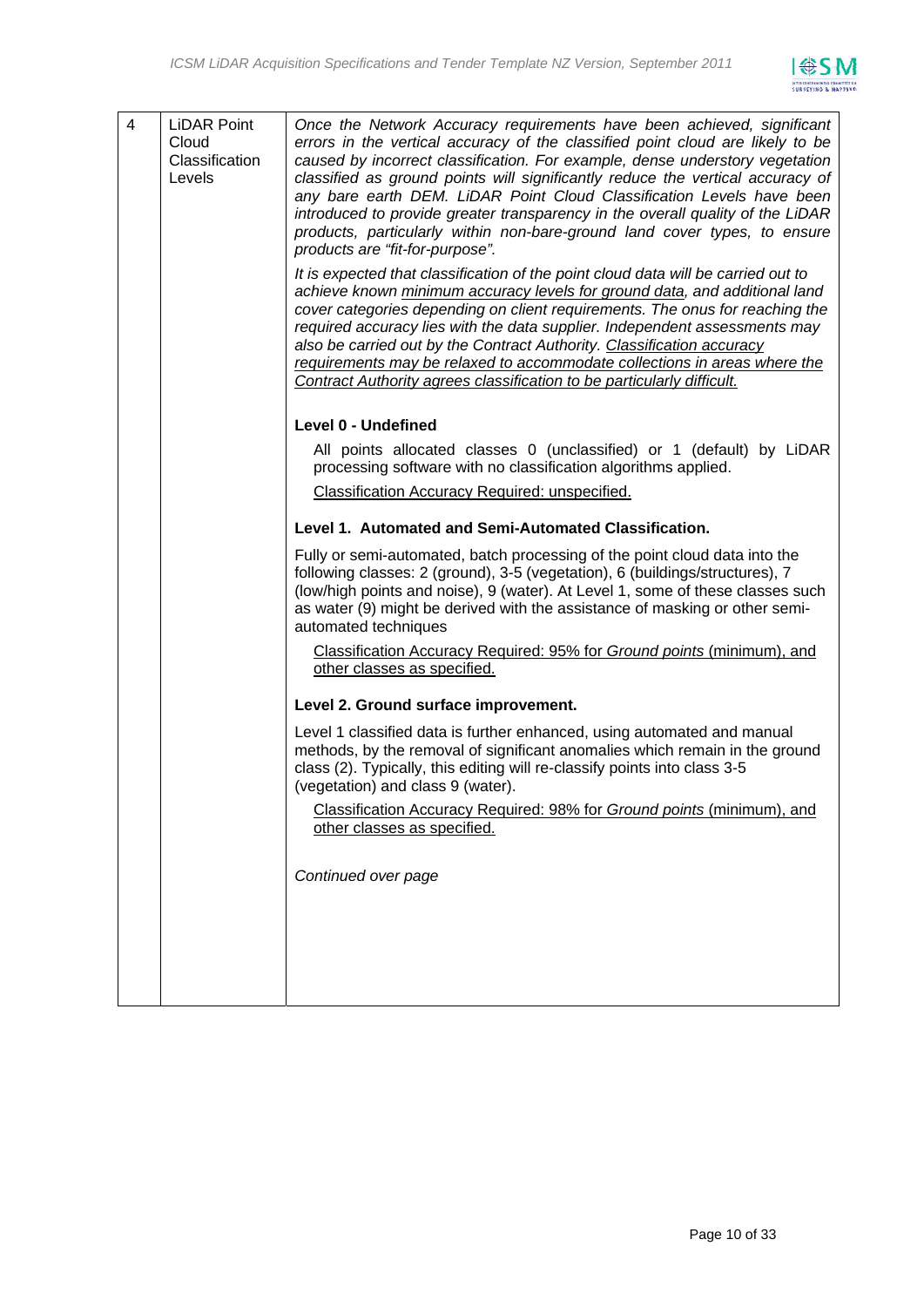

| $\overline{4}$ | <b>LiDAR Point</b>                    |                                                                                                                                                                                                                                                                                                                                                                                                                                           |
|----------------|---------------------------------------|-------------------------------------------------------------------------------------------------------------------------------------------------------------------------------------------------------------------------------------------------------------------------------------------------------------------------------------------------------------------------------------------------------------------------------------------|
|                | Cloud                                 | Level 3. Ground Correction.                                                                                                                                                                                                                                                                                                                                                                                                               |
|                | Classification<br>Levels<br>continued | Significant and highly supervised (often manual or semi-automated) effort is<br>generally required for this level to ensure that only actual ground points are<br>assigned to class 2. Typically, this editing will both remove and add points to<br>the ground, vegetation and water classes derived using the automated<br>algorithms. Full manual line scan editing of batch output may be required in<br>highly complex environments. |
|                |                                       | Typically this level of classification (in additional to Level 4 below) would only<br>be undertaken to meet highly specific project requirements (such as<br>hydrological modelling) over localised areas which typically make up a small<br>proportion of the total survey area such as vegetation along water courses.                                                                                                                  |
|                |                                       | Features which may require special attention include water and areas where<br>the ground surface may be obscured including: densely vegetated water<br>courses, rainforest, dense coastal vegetation or grass, rocky<br>outcrops/boulders, contour/levee banks, wood/rubbish piles and islands.                                                                                                                                           |
|                |                                       | Classification Accuracy Required: 99% for ground points (minimum), and<br>other classes as specified.                                                                                                                                                                                                                                                                                                                                     |
|                |                                       | <b>Level 4. Detailed Classification and Correction</b>                                                                                                                                                                                                                                                                                                                                                                                    |
|                |                                       | Detailed classification and correction of all specified classes. This may include<br>all or a subset of classes listed in section 3. When specified, each class must<br>achieve the required classification accuracy. Development of a hydrologically<br>conditioned DEM will generally require a higher level of editing to remove<br>man-made structures such as buildings, bridges and culverts.                                       |
|                |                                       | Typically this level of classification would only be undertaken to meet highly<br>specific project requirements.                                                                                                                                                                                                                                                                                                                          |
|                |                                       | Classification Accuracy Required: 99% for all specified classes.                                                                                                                                                                                                                                                                                                                                                                          |
|                |                                       | Level 3 and 4 may often require reference imagery to achieve the<br>required specifications.                                                                                                                                                                                                                                                                                                                                              |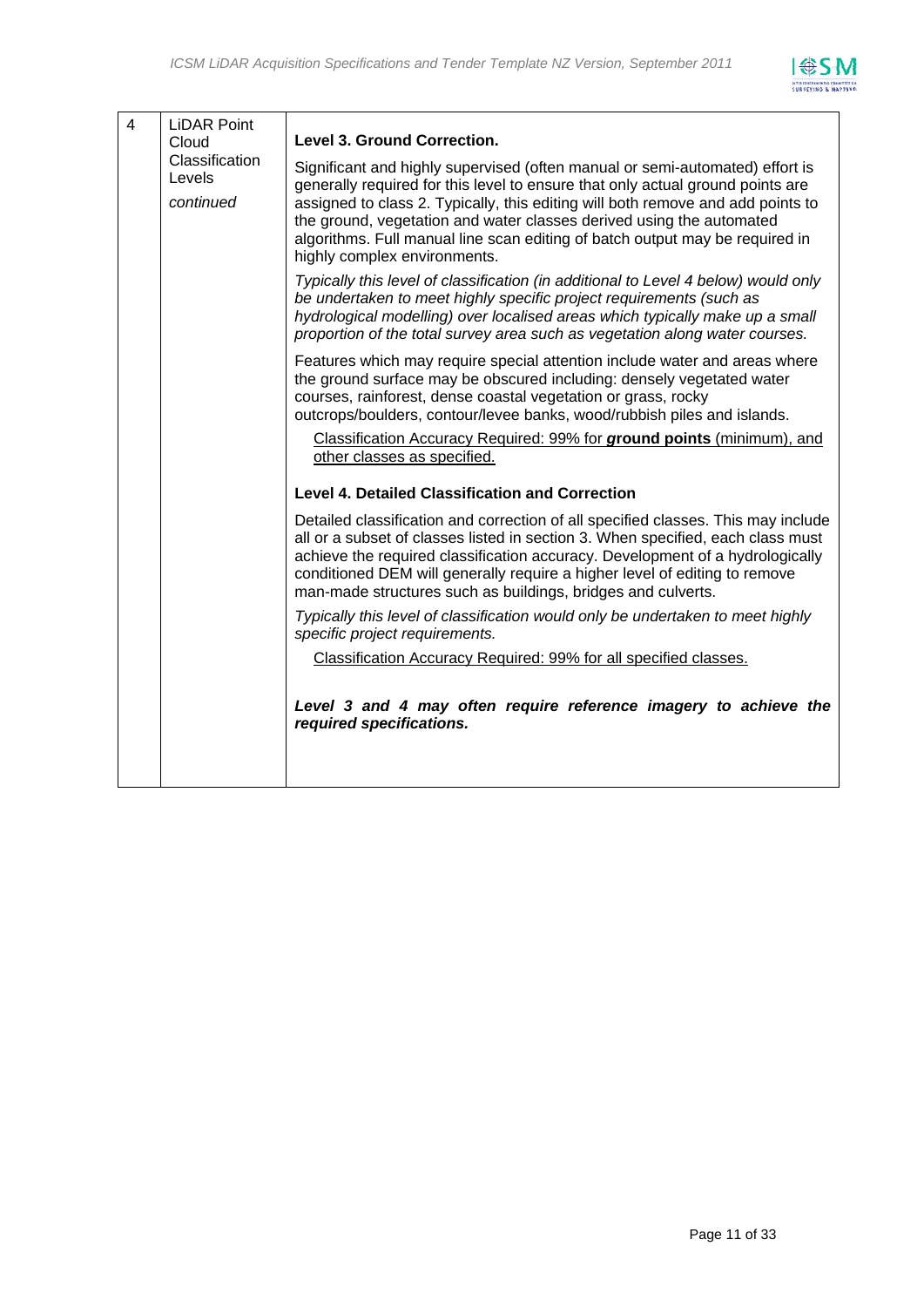

## **7 LiDAR Derivative Data Specifications**

The Contract Authority should edit this section of the Template for format requirements and if not all deliverables below are required.

| <b>Deliverables</b> |                                 | <b>Specifications</b>                                                                                                                                                   |  |  |
|---------------------|---------------------------------|-------------------------------------------------------------------------------------------------------------------------------------------------------------------------|--|--|
| 1                   | Intensity Image                 | 1m grid intensity image<br>1.                                                                                                                                           |  |  |
|                     |                                 | 2.<br>Mosaic generated using average laser intensity values from "first return"<br>LiDAR points.                                                                        |  |  |
|                     |                                 | 3.<br>ECW format using 5:1 compression.                                                                                                                                 |  |  |
|                     |                                 | Tiled delivery, as per Data Supply Specifications below.<br>4.                                                                                                          |  |  |
|                     |                                 | 5.<br>File naming as per Attachment B.                                                                                                                                  |  |  |
| 2                   | Digital<br>Surface              | 1m grid Digital Surface Model (DSM)<br>1.                                                                                                                               |  |  |
|                     | Model<br>(DSM)<br>(orthometric) | 2.<br>The DSM should be generated from the "first return" LiDAR mass point<br>data. This will include ground and non-ground points such as vegetation<br>and buildings. |  |  |
|                     |                                 | 3.<br>The DSM generation should employ a Point to TIN and TIN to Raster<br>process with Natural Nearest Neighbour interpolation.                                        |  |  |
|                     |                                 | Void areas (i.e., areas outside the project boundary but within any tiling<br>4.<br>scheme) shall be coded using a unique "NODATA" value.                               |  |  |
|                     |                                 | 5.<br>File format required by Contract Authority (eg ESRI ASCII GRID).                                                                                                  |  |  |
|                     |                                 | 6.<br>Tiled delivery, as per Data Supply Specifications below.                                                                                                          |  |  |
|                     |                                 | File naming as per Attachment B.<br>7.                                                                                                                                  |  |  |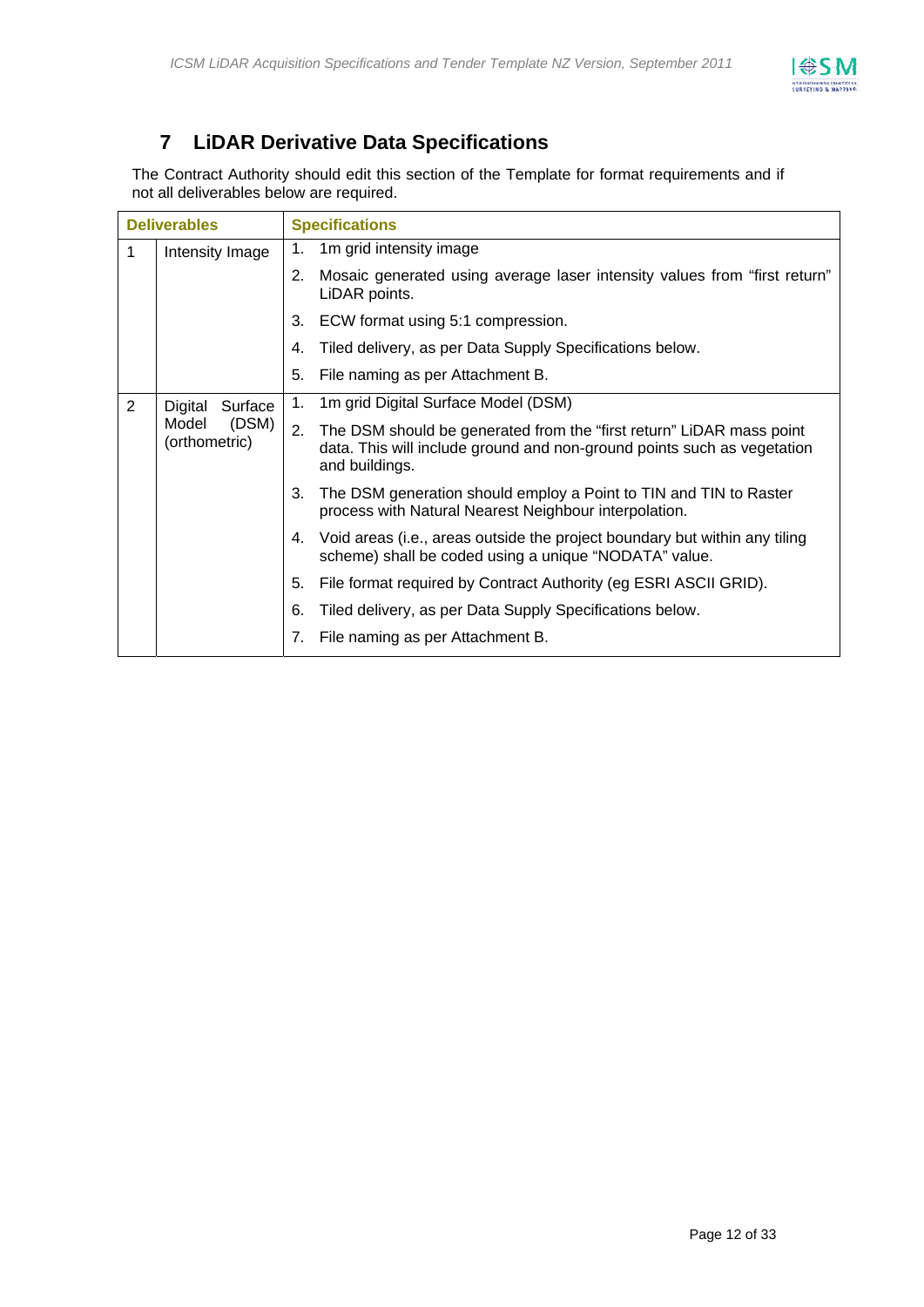

| 3 | Digital                  | 1m grid bare earth Digital Elevation Model (DEM)<br>1.                                                                                                                                                                                                                             |
|---|--------------------------|------------------------------------------------------------------------------------------------------------------------------------------------------------------------------------------------------------------------------------------------------------------------------------|
|   | Elevation<br>Model (DEM) | The DEM should be generated from the LiDAR mass point data classified<br>2.<br>as "Ground" only, so that it defines the "bare earth" ground surface.                                                                                                                               |
|   | (orthometric)            | The DEM generation should employ a Point to TIN and TIN to Raster<br>3.<br>process with Natural Nearest Neighbour interpolation.                                                                                                                                                   |
|   |                          | Hydro-flattening will be undertaken for natural and man-made water<br>4.<br>bodies and water courses as defined below:                                                                                                                                                             |
|   |                          | Non-tidal water bodies with a surface area greater (>) than $625m^2$<br>a.                                                                                                                                                                                                         |
|   |                          | b.<br>Non-tidal water courses greater than 30m nominal width. This<br>should not unnecessarily break a stream or river into multiple<br>segments. At times it may squeeze slightly below 30m for short<br>segments. Data producers should use their best professional<br>judgment. |
|   |                          | c. Flat and level bank-to-bank with a gradient following the<br>immediate terrain.                                                                                                                                                                                                 |
|   |                          | d. Water courses should break at road crossings and bridges.                                                                                                                                                                                                                       |
|   |                          | Sinks must not be filled.<br>е.                                                                                                                                                                                                                                                    |
|   |                          | f.<br>The entire water surface edge must be at or immediately below<br>the surrounding terrain.                                                                                                                                                                                    |
|   |                          | Tidal variations over the course of the collection or between<br>g.<br>different collections may result in discontinuities along shorelines.<br>The provider must confirm with the Contract Authority if and how<br>these shorelines and water bodies will be processed.           |
|   |                          | Any additional data layers created for the purposes of hydro-<br>h.<br>flattening such a masks or breaklines must be provided as<br>shapefiles. The Contract Authority must be provided with all<br>necessary data to re-produce the DEM from the mass point data.                 |
|   |                          | The methodology used for hydro-flattening is at the discretion of<br>i.<br>the data producer.                                                                                                                                                                                      |
|   |                          | Note: The "hydro-flattening" specifications defined above are not intended to<br>satisfy detailed hydrological or hydraulic modelling.                                                                                                                                             |
|   |                          | 5.<br>Void areas (i.e., areas outside the project boundary but within any tiling<br>scheme) shall be coded using a unique "NODATA" value                                                                                                                                           |
|   |                          | File format required by Contract Authority (eg ESRI ASCII GRID).<br>6.                                                                                                                                                                                                             |
|   |                          | Tiled delivery, as per Data Supply Specifications below.<br>7.                                                                                                                                                                                                                     |
|   |                          | File naming as per Attachment B.<br>8.                                                                                                                                                                                                                                             |
| 4 | Canopy Height            | 2m grid<br>1.                                                                                                                                                                                                                                                                      |
|   | Model (CHM)              | Height of all LiDAR mass point returns above the ground by subtracting<br>2.<br>the ground elevation from the maximum first return for each 2m bin.                                                                                                                                |
|   |                          | Void areas (i.e., areas outside the project boundary but within any tiling<br>3.<br>scheme) shall be coded using a unique "NODATA" value                                                                                                                                           |
|   |                          | File format required by Contract Authority (eg ESRI ASCII GRID).<br>4.                                                                                                                                                                                                             |
|   |                          | Tiled delivery, as per Data Supply Specifications below.<br>5.                                                                                                                                                                                                                     |
|   |                          | 6.<br>File naming as per Attachment B.                                                                                                                                                                                                                                             |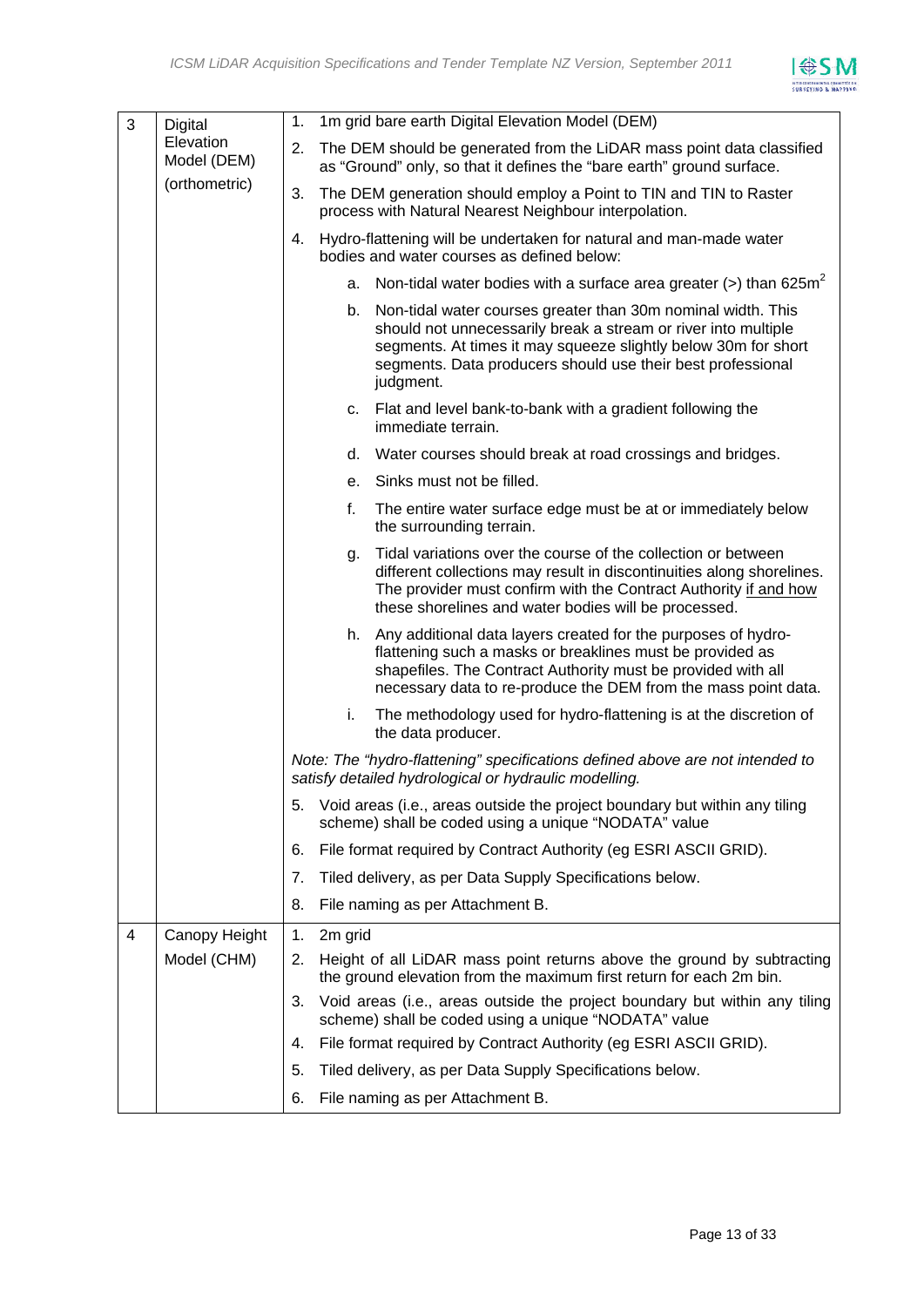

| 5 | <b>Foliage Cover</b> | 1. | 10m grid                                                                                                                                                                                    |
|---|----------------------|----|---------------------------------------------------------------------------------------------------------------------------------------------------------------------------------------------|
|   | Model (FCM)          | 2. | One minus the gap fraction probability as defined by the proportion of<br>counts from all vegetation returns at least 2m above the ground for each<br>2m bin expressed as a percentage (%). |
|   |                      | 3. | Non-thinned data must be used.                                                                                                                                                              |
|   |                      | 4. | Void areas (i.e., areas outside the project boundary but within any tiling<br>scheme) shall be coded using a unique "NODATA" value                                                          |
|   |                      | 5. | File format required by Contract Authority (eg ESRI ASCII GRID).                                                                                                                            |
|   |                      | 6. | Tiled delivery, as per Data Supply Specifications below.                                                                                                                                    |
|   |                      |    | File naming as per Attachment B.                                                                                                                                                            |

## **8 Data Supply Specifications**

| <b>Deliverables</b> |                                                 | <b>Specifications</b>                                                                                                                                                                                                                                                                                                                                                                                                                                                                                                                                                                                                                                                                                                                        |  |  |
|---------------------|-------------------------------------------------|----------------------------------------------------------------------------------------------------------------------------------------------------------------------------------------------------------------------------------------------------------------------------------------------------------------------------------------------------------------------------------------------------------------------------------------------------------------------------------------------------------------------------------------------------------------------------------------------------------------------------------------------------------------------------------------------------------------------------------------------|--|--|
| $\mathbf{1}$        | File naming                                     | See Attachment B for file naming conventions.                                                                                                                                                                                                                                                                                                                                                                                                                                                                                                                                                                                                                                                                                                |  |  |
| $\overline{2}$      | Coordinate<br>Origins for<br>Gridded Data.      | The origin of all gridded data must be placed on a whole metre coordinate<br>value in NZTM2000.                                                                                                                                                                                                                                                                                                                                                                                                                                                                                                                                                                                                                                              |  |  |
| 3                   | Data Tiling                                     | 1. All standard data sets should be supplied as single files where possible<br>and tiled to manageable file sizes if necessary as below:<br>NZTopo50 subtiles that are 960m wide by 1440m high and<br>a.<br>based on NZTM2000 coordinates.<br>b. Larger tile sizes which maximise workflow efficiency will be<br>considered.<br>The origin of the tile must be placed on a whole metre<br>C.<br>coordinate value of the south west corner of each tile. e.g.<br>5429000 mN_1749000mE<br>2. A Tile Index is to be provided by the contractor in ESRI shape file format<br>(unless a different format is specified by the Contract Authority). The tile<br>name as specified above must be included as an attribute in the Tile<br>Index file. |  |  |
|                     |                                                 | 3. File naming as per Attachment B.                                                                                                                                                                                                                                                                                                                                                                                                                                                                                                                                                                                                                                                                                                          |  |  |
| 4                   | GPS data for<br>occupations of<br>base-stations | 1.<br>GPS data for all base station occupations in excess of 6 hours is to be<br>provided in RINEX V1.2 format (Receiver Independent Exchange<br>Format).<br>2. GPS observation log sheets which include the following details:<br>a. Survey mark id<br>Occupation time & date<br>b.<br>Antenna height measurements<br>C.<br>Instrument /antenna types & serial numbers<br>d.<br>The GPS observation log sheets should be provided in pdf format or Excel<br>spreadsheet if data is captured digitally.<br>Where appropriate, some jurisdictions may find it useful to also request GPS<br>data for any static primary control surveys.                                                                                                      |  |  |
| 5                   | Data Delivery<br>Reports                        | A delivery report describing the contents of the data supplied with every<br>1.<br>data delivery (interim, staged, final). The delivery report must also contain<br>reference to the metadata supplied within the delivery.                                                                                                                                                                                                                                                                                                                                                                                                                                                                                                                  |  |  |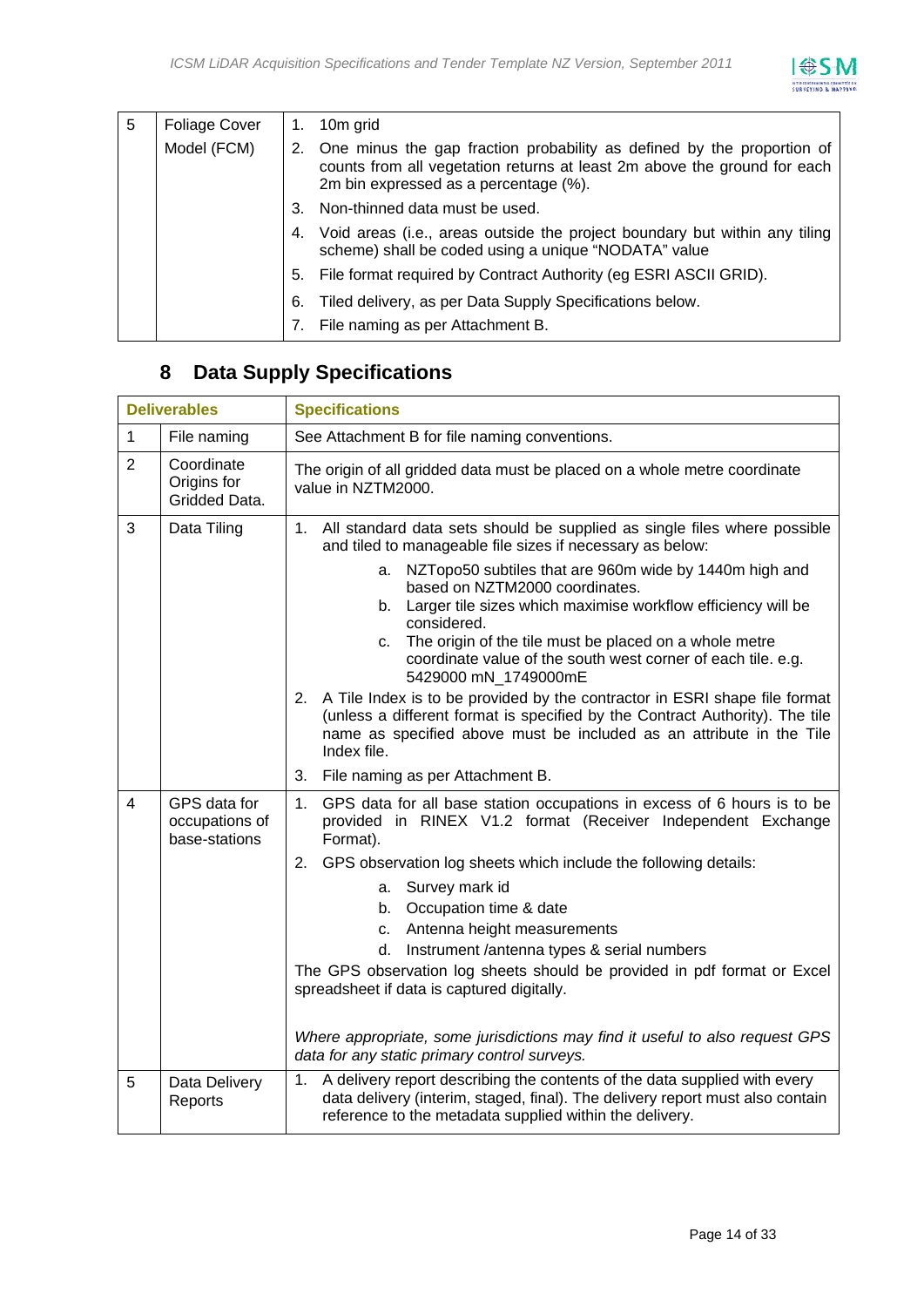

| 6 | Metadata              | 1. For each supplied data product a complete metadata statement<br>consistent with the ANZLIC Metadata Profile (Version 1.1) must be<br>provided in XML format. The ANZMET Lite metadata tool will be used to<br>validate all XML records.                                                                                                                                        |  |
|---|-----------------------|-----------------------------------------------------------------------------------------------------------------------------------------------------------------------------------------------------------------------------------------------------------------------------------------------------------------------------------------------------------------------------------|--|
|   |                       | http://www.osdm.gov.au/Metadata/ANZLIC+Metadata+Profile/default.a                                                                                                                                                                                                                                                                                                                 |  |
|   |                       | <b>SDX</b>                                                                                                                                                                                                                                                                                                                                                                        |  |
|   |                       | In addition, a specific LiDAR metadata tool (developed for the Australian<br>2.<br>National Elevation Data Framework (NEDF)) will be used to provide<br>additional LiDAR specific metadata. The LiDAR metadata tool reads an<br>XML metadata record created by ANZMET Lite. The tool (with a<br>configuration file for New Zealand) is available (from the ICSM website -<br>TBC) |  |
|   |                       | The list of additional metadata required is provided in Attachment C.<br>3.                                                                                                                                                                                                                                                                                                       |  |
|   |                       | Metadata must be provided with every delivery including interim, partial<br>4.<br>and final deliveries.                                                                                                                                                                                                                                                                           |  |
|   |                       | The job will not be signed off by Contract Authority until the metadata is<br>5.<br>satisfactorily supplied.                                                                                                                                                                                                                                                                      |  |
| 8 | Delivery Media        | 1. Data should be delivered on DVD or External Hard Drive (USB or<br>FireWire). External hard drives will be retained by the Contract Authority.                                                                                                                                                                                                                                  |  |
|   |                       | Data deliveries should be clearly labelled with name of Service Provider,<br>2.<br>date of supply and list of contents.                                                                                                                                                                                                                                                           |  |
| 9 | <b>Report Formats</b> | All reports are to be provided in Word (.doc) format, Excel spreadsheet (.xls)<br>or appropriate digital format approved by the Contract Authority.                                                                                                                                                                                                                               |  |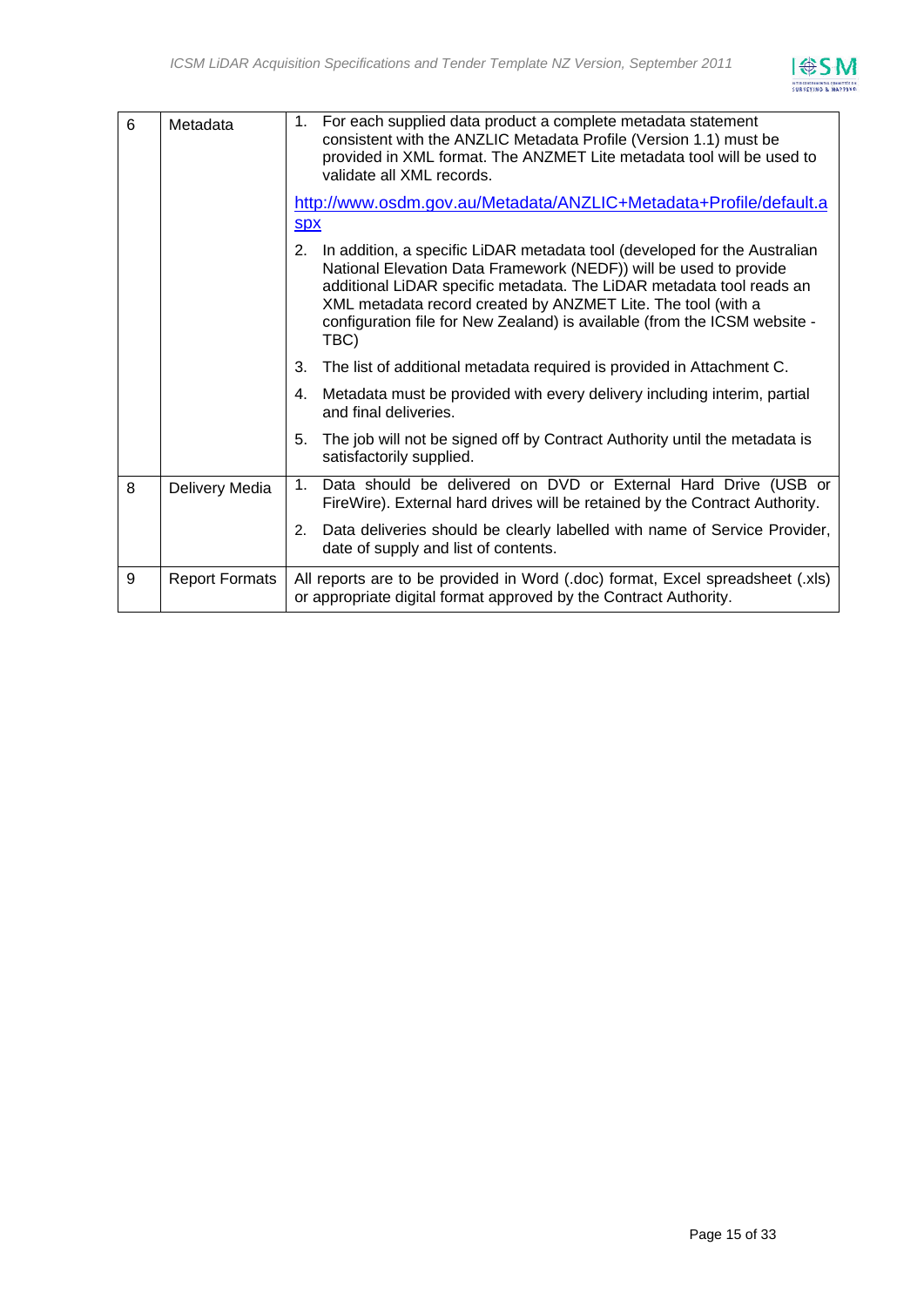

## **9 Project Planning and Reporting Specifications**

| <b>Deliverables</b>                                          |                                              | <b>Specifications</b>                                                                                                                                                                                                                                                                                                                               |  |  |
|--------------------------------------------------------------|----------------------------------------------|-----------------------------------------------------------------------------------------------------------------------------------------------------------------------------------------------------------------------------------------------------------------------------------------------------------------------------------------------------|--|--|
| $\mathbf{1}$                                                 | Project Plan                                 | Project plan detailing work breakdown structure, agreed data capture plans,<br>project milestones and delivery schedules, progress reporting schedules etc<br>within 10 days of the acceptance of the Contractors quote.                                                                                                                            |  |  |
| $\overline{2}$<br>Pre-Survey<br>Quality<br>Assurance<br>Plan |                                              | The Contractor shall prepare and submit to the Contract Authority a Quality<br>Assurance Plan that conforms to an identified management system and<br>generally complies with ISO 9001.<br>The plan must address the organisation and management of the project, work<br>procedures, environmental considerations, safety and risk control and test |  |  |
|                                                              |                                              | procedures.<br>The Plan must also detail the procedures to be used in verifying that the<br>deliverables meet the required specification including:                                                                                                                                                                                                 |  |  |
|                                                              |                                              | The procedures and methodologies to be used to verify that the<br>$\bullet$<br>deliverables meet the required specifications.                                                                                                                                                                                                                       |  |  |
|                                                              |                                              | Details of proposed calibration checks and methodology to be used to<br>$\bullet$<br>establish both reference stations and ground test sites.                                                                                                                                                                                                       |  |  |
|                                                              |                                              | The Project Plan must be submitted and accepted prior to commencement of<br>the survey.                                                                                                                                                                                                                                                             |  |  |
| 3                                                            | Post-Survey<br>Spatial<br>Accuracy<br>Report | Acceptance of the Post-Survey Spatial Accuracy Report and related<br>information is required before point classification and other product derivation<br>is to proceed.<br>The absolute and relative accuracy of the data, both horizontal and vertical,<br>and relative to known control, shall be verified prior to classification and            |  |  |
|                                                              |                                              | subsequent product development.<br>This validation is limited to the Fundamental Spatial Accuracy (defined below),<br>measured in clear, open areas. A detailed report of this validation is a required<br>deliverable.                                                                                                                             |  |  |
|                                                              |                                              | The report will include the following:                                                                                                                                                                                                                                                                                                              |  |  |
|                                                              |                                              | Flight trajectories as specified below.                                                                                                                                                                                                                                                                                                             |  |  |
|                                                              |                                              | Details of system calibration checks.                                                                                                                                                                                                                                                                                                               |  |  |
|                                                              |                                              | Results of relative (flight run) matching and details of any<br>adjustments made.                                                                                                                                                                                                                                                                   |  |  |
|                                                              |                                              | Source of primary ellipsoidal height control.                                                                                                                                                                                                                                                                                                       |  |  |
|                                                              |                                              | Details of ellipsoid to orthometric corrections applied including any<br>final adjustment to LVD supplemental to NZGeoid2009 + offset.                                                                                                                                                                                                              |  |  |
|                                                              |                                              | Results of vertical and horizontal accuracy validation.                                                                                                                                                                                                                                                                                             |  |  |
|                                                              |                                              | All survey control coordinates, site id and check point comparisons<br>in both Excel spreadsheet and ESRI shape file formats (unless a<br>different format is specified by the Contract Authority).                                                                                                                                                 |  |  |
|                                                              |                                              | Digital photographs of all survey and check sites, with the site id<br>included in the filename. The bearing of the photo direction should<br>also be included.                                                                                                                                                                                     |  |  |
|                                                              |                                              | Other related information.                                                                                                                                                                                                                                                                                                                          |  |  |
| 4                                                            | Flight<br>Trajectories                       | All flight trajectories used for the capture of the delivered LiDAR data will be<br>supplied in ESRI Shape files (unless a different format is specified by the<br>Contract Authority). The shape file table's must include the date of capture,<br>local start time, local end time and which reference station was used for each<br>trajectory.   |  |  |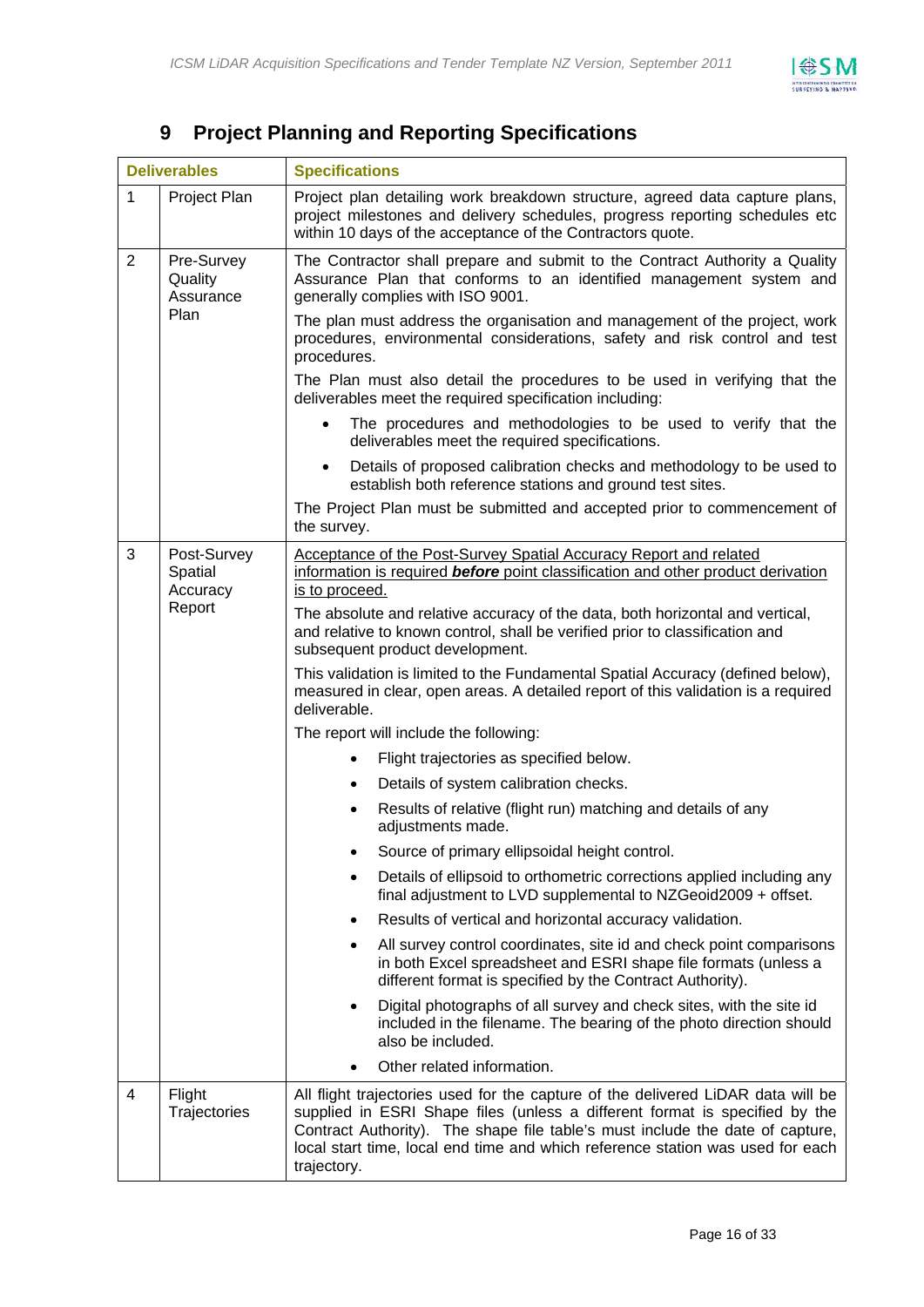

| 5 | Progress<br>Reports   | The contractor, as a minimum will report by email each two week period (or as<br>agreed with the Contract Authority).                                                                                                                                                                                                                                             |
|---|-----------------------|-------------------------------------------------------------------------------------------------------------------------------------------------------------------------------------------------------------------------------------------------------------------------------------------------------------------------------------------------------------------|
|   |                       | report should contain a summary of progress, delivery<br>The<br>and<br>implementation, and details of any problems encountered and remedial action<br>taken.                                                                                                                                                                                                      |
|   |                       | The report should also address the planned activities for the two weeks ahead,<br>regardless of whether successful capture has been achieved.                                                                                                                                                                                                                     |
| 6 | <b>Project Report</b> | The Project Report should comprise a technical discussion addressing how<br>each of the contract specifications has been met, a statement of consistency<br>with any specified standards, results of independent accuracy and validation<br>tests, metadata statements and extra-ordinary issues that may have affected<br>the nature or delivery of the project. |
|   |                       | All aspects of the project operations must be adequately reported.                                                                                                                                                                                                                                                                                                |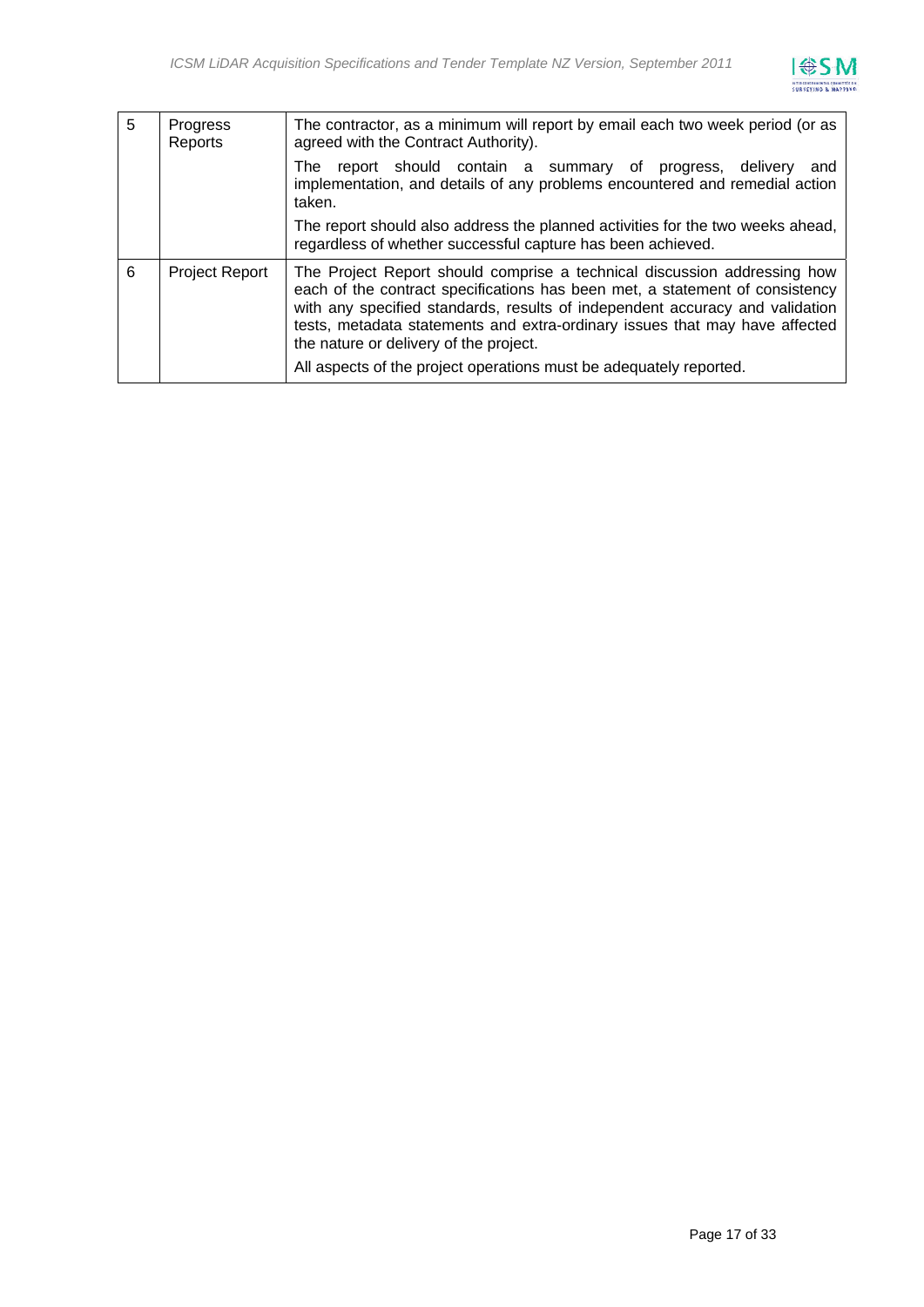

## **10 Quality Assurance Specifications**

| <b>Description</b> |                  | <b>Specifications</b>                                                                                                                                                                                                                                                                                            |  |  |
|--------------------|------------------|------------------------------------------------------------------------------------------------------------------------------------------------------------------------------------------------------------------------------------------------------------------------------------------------------------------|--|--|
| 1                  | Spatial Accuracy | <b>Vertical Accuracy Validation</b>                                                                                                                                                                                                                                                                              |  |  |
|                    | Validation       | The fundamental vertical accuracy of the point cloud dataset must be<br>1.<br>determined with check points located only in open, relatively flat terrain,<br>where there is a very high probability that the sensor will have detected<br>the ground surface.                                                    |  |  |
|                    |                  | The vertical accuracy of the point cloud dataset is to be tested using a<br>2.<br>TIN surface constructed from bare-earth LiDAR points compared against<br>ground survey check points.                                                                                                                           |  |  |
|                    |                  | Check points are to be surveyed independently of any LiDAR GPS<br>3.<br>operations.                                                                                                                                                                                                                              |  |  |
|                    |                  | The number of check points (locations) is dependent on the extent of the<br>4.<br>survey. The following strategy should be used as a guide:                                                                                                                                                                      |  |  |
|                    |                  | Check points must be established to adequately cover the full<br>a.<br>extent of the survey area, and be representative of the project<br>area landscape.                                                                                                                                                        |  |  |
|                    |                  | b. A minimum of 20 check points (locations), then 1 per 50km <sup>2</sup><br>where LiDAR coverage exceeds 400km <sup>2</sup> . When 20 points are<br>tested, the 95 percent confidence interval would generally allow 1<br>point to fail the threshold given in product specifications                           |  |  |
|                    |                  | The proposed check point survey design must be submitted with the<br>5.<br>quotation, and approved by the Contract Authority prior to<br>implementation. Acceptance of the post-survey spatial accuracy report<br>discussed above is dependent on the quality, number and distribution of<br>these check points. |  |  |
|                    |                  | If additional independent validation is required, data should be assessed<br>6.<br>in accordance with ASPRS Accuracy Reporting Guidelines.                                                                                                                                                                       |  |  |
|                    |                  | Horizontal Accuracy Validation                                                                                                                                                                                                                                                                                   |  |  |
|                    |                  | The onus for reaching the required accuracy lies with the data supplier.<br>7.<br>Independent accuracy assessments may also be carried out by the<br>Contract Authority.                                                                                                                                         |  |  |
|                    |                  | Independent testing of horizontal accuracy for LiDAR products is not<br>8.<br>required as part of this base specification. Instead data producers are<br>required to report on the expected horizontal accuracy of elevation<br>products as determined from system and sensor calibration studies.               |  |  |
|                    |                  | In the above circumstances a "compiled to meet" statement of horizontal<br>9.<br>accuracy at 95 percent confidence should be reported.                                                                                                                                                                           |  |  |
|                    |                  | 10. As an alternative, the producer may demonstrate compliance through<br>analysis of distinct features which are identifiable in the elevation data<br>(e.g fences) or intensity images with other data sources such as high<br>resolution imagery with known horizontal accuracy.                              |  |  |
|                    |                  | 11. If additional independent validation is required, data should be assessed<br>in accordance with ASPRS Accuracy Reporting Guidelines.                                                                                                                                                                         |  |  |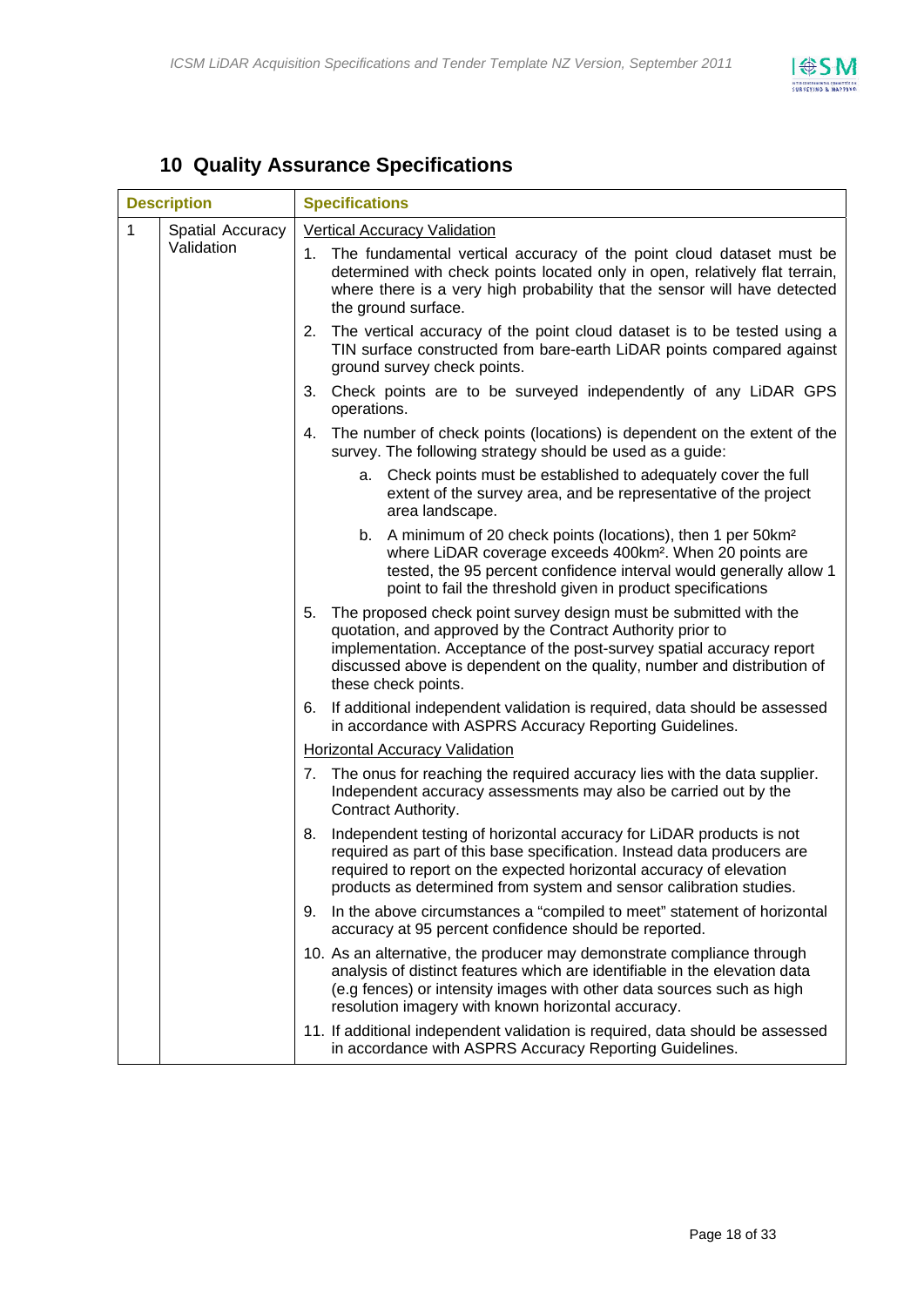

| $\overline{2}$ | Supplemental<br>Vertical<br>Accuracy<br>Validation (SVA) | If information is required on the vertical accuracy achieved within land cover<br>categories outside of bare open ground, either to meet the same specification<br>as the fundamental vertical accuracy or a more relaxed specification, then<br>supplemental vertical accuracies (SVA) shall be specified by the Contract<br>Authority, and tested and reported for each land cover class of interest by the<br>data supplier. The following should be used as a guide where SVA testing is<br>required, and agreed with the contract authority:                                                                                                        |                                                                                 |  |
|----------------|----------------------------------------------------------|----------------------------------------------------------------------------------------------------------------------------------------------------------------------------------------------------------------------------------------------------------------------------------------------------------------------------------------------------------------------------------------------------------------------------------------------------------------------------------------------------------------------------------------------------------------------------------------------------------------------------------------------------------|---------------------------------------------------------------------------------|--|
|                |                                                          | 1. Each land cover type representing 10% or more of the total project area,<br>and additional land cover categories specified by the Contract Authority<br>must be tested and reported as an SVA                                                                                                                                                                                                                                                                                                                                                                                                                                                         |                                                                                 |  |
|                |                                                          | For supplemental and consolidated accuracy tests, the 95th percentile<br>2.<br>method shall be employed to determine accuracy                                                                                                                                                                                                                                                                                                                                                                                                                                                                                                                            |                                                                                 |  |
|                |                                                          | The methodology for establishing check points, testing and reporting<br>3.<br>must be consistent with the Fundamental Spatial Accuracy Validation and<br>approved by the Contract Authority.                                                                                                                                                                                                                                                                                                                                                                                                                                                             |                                                                                 |  |
| 3              | Classification<br>Accuracy<br>Validation                 | It is expected that due diligence in the classification process will produce<br>1.<br>datasets that meet the required classification accuracies according to the<br>specified LiDAR Point Cloud Classification Levels and specified classes.<br>It is expected that the data will meet the following tests within any 1km x<br>1km area:                                                                                                                                                                                                                                                                                                                 |                                                                                 |  |
|                |                                                          | <b>Classification Level</b>                                                                                                                                                                                                                                                                                                                                                                                                                                                                                                                                                                                                                              | <b>Demonstrated erroneous</b><br>classification values for<br>specified classes |  |
|                |                                                          |                                                                                                                                                                                                                                                                                                                                                                                                                                                                                                                                                                                                                                                          |                                                                                 |  |
|                |                                                          | Level 0 - Unclassified                                                                                                                                                                                                                                                                                                                                                                                                                                                                                                                                                                                                                                   | Unspecified                                                                     |  |
|                |                                                          | Level 1. Automated Classification                                                                                                                                                                                                                                                                                                                                                                                                                                                                                                                                                                                                                        | $<=5\%$                                                                         |  |
|                |                                                          | Level 2. Ground surface improvement                                                                                                                                                                                                                                                                                                                                                                                                                                                                                                                                                                                                                      | $\leq$ -2%                                                                      |  |
|                |                                                          | Level 3. Ground Correction                                                                                                                                                                                                                                                                                                                                                                                                                                                                                                                                                                                                                               | $=1%$                                                                           |  |
|                |                                                          | Level 4. Detailed Classification and<br>correction                                                                                                                                                                                                                                                                                                                                                                                                                                                                                                                                                                                                       | <= 1% for all specified classes                                                 |  |
|                |                                                          | These requirements may be relaxed to accommodate collections in areas<br>where the Contract Authority agrees classification to be particularly difficult.<br>2. In most circumstances detailed visual inspections of individual classified<br>scan line profiles and use of high quality reference imagery will be<br>sufficient to independently demonstrate if classification standards have<br>been achieved for the specified classes.<br>Classification accuracy tests should be presented in the form of an error<br>3.<br>matrix for each specified class reporting errors of omission and<br>commission generated from randomly selected points. |                                                                                 |  |
| $\overline{4}$ | Classification                                           | Point classification is to be consistent across the entire project.<br>1.                                                                                                                                                                                                                                                                                                                                                                                                                                                                                                                                                                                |                                                                                 |  |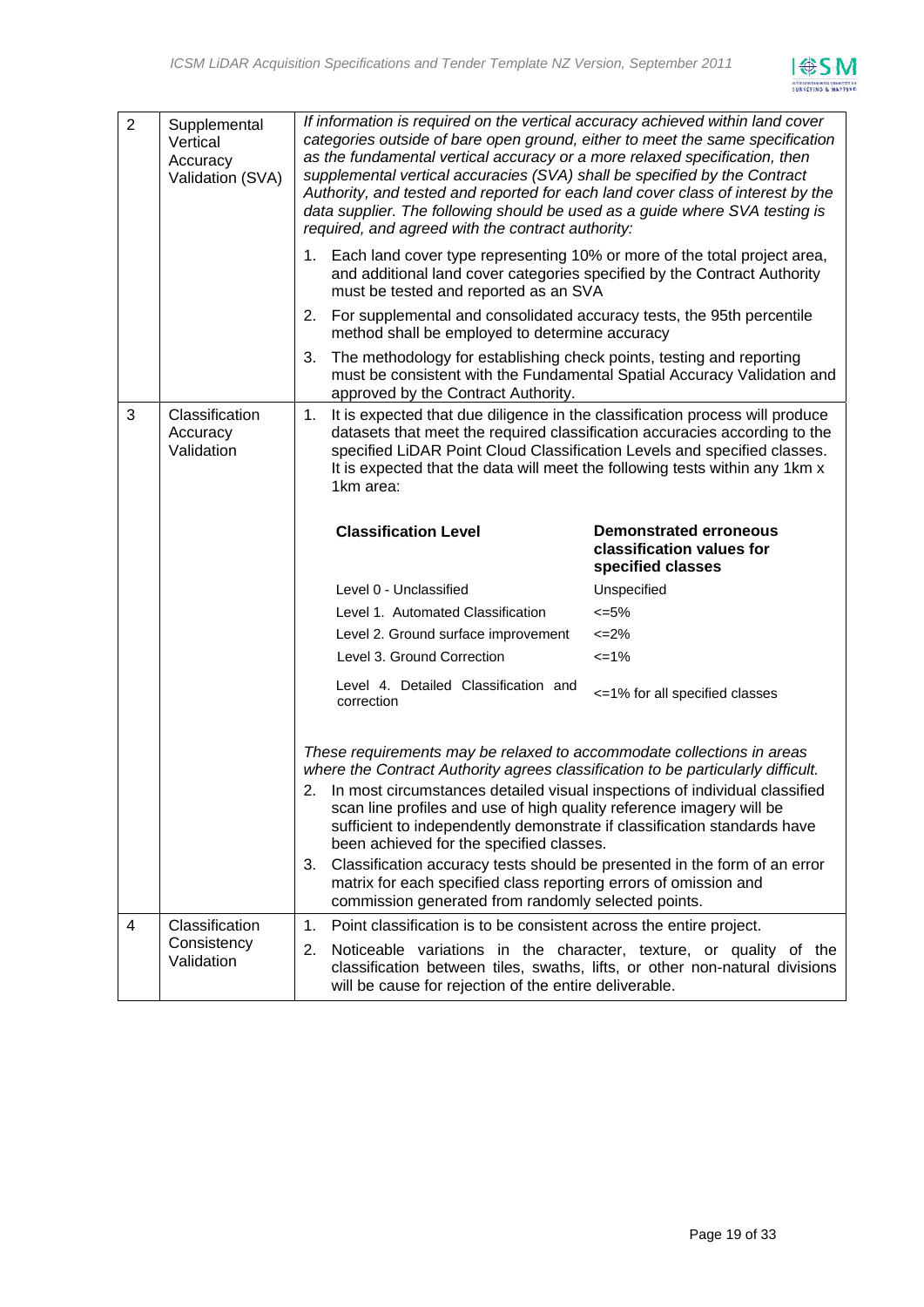

| 5 | Spatial                                    | 1. In order to ensure uniform densities throughout the data set:                                                                                                                                                                                                                                                                                              |
|---|--------------------------------------------|---------------------------------------------------------------------------------------------------------------------------------------------------------------------------------------------------------------------------------------------------------------------------------------------------------------------------------------------------------------|
|   | Distribution of<br>Points Validation       | a. A regular grid, with cell size equal to the design NPS <sup>*</sup> 2 will be laid<br>over the data.                                                                                                                                                                                                                                                       |
|   |                                            | b. At least 90% of the cells in the grid shall contain at least 1 LiDAR<br>point.                                                                                                                                                                                                                                                                             |
|   |                                            | Assessment to be made against single swath, first return data located<br>C.<br>within the geometrically usable centre portion (typically ~90%) of each<br>swath.                                                                                                                                                                                              |
|   |                                            | Acceptable data voids identified previously in this specification are<br>d.<br>excluded.                                                                                                                                                                                                                                                                      |
| 6 | Interpolation<br>Consistency<br>Validation | All products derived from the LiDAR mass point data as tiles will show no<br>edge artefacts or mismatch. A quilted appearance in the overall project<br>surfaces, whether caused by differences in processing quality or character<br>between tiles, swaths, lifts, or other non-natural divisions, will be cause for<br>rejection of the entire deliverable. |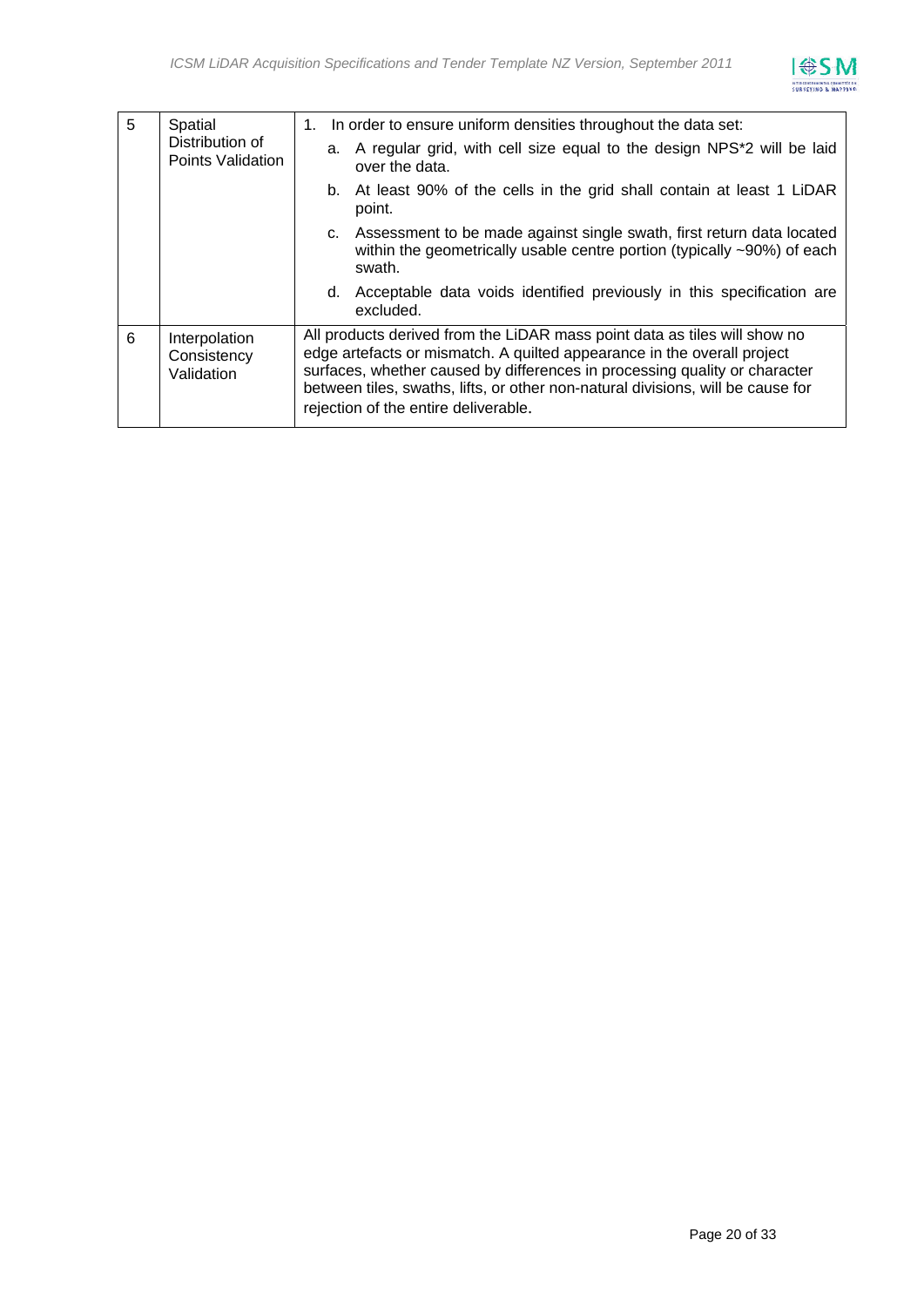

## *Attachment A – Project Area Map*

*Insert Map of Project area*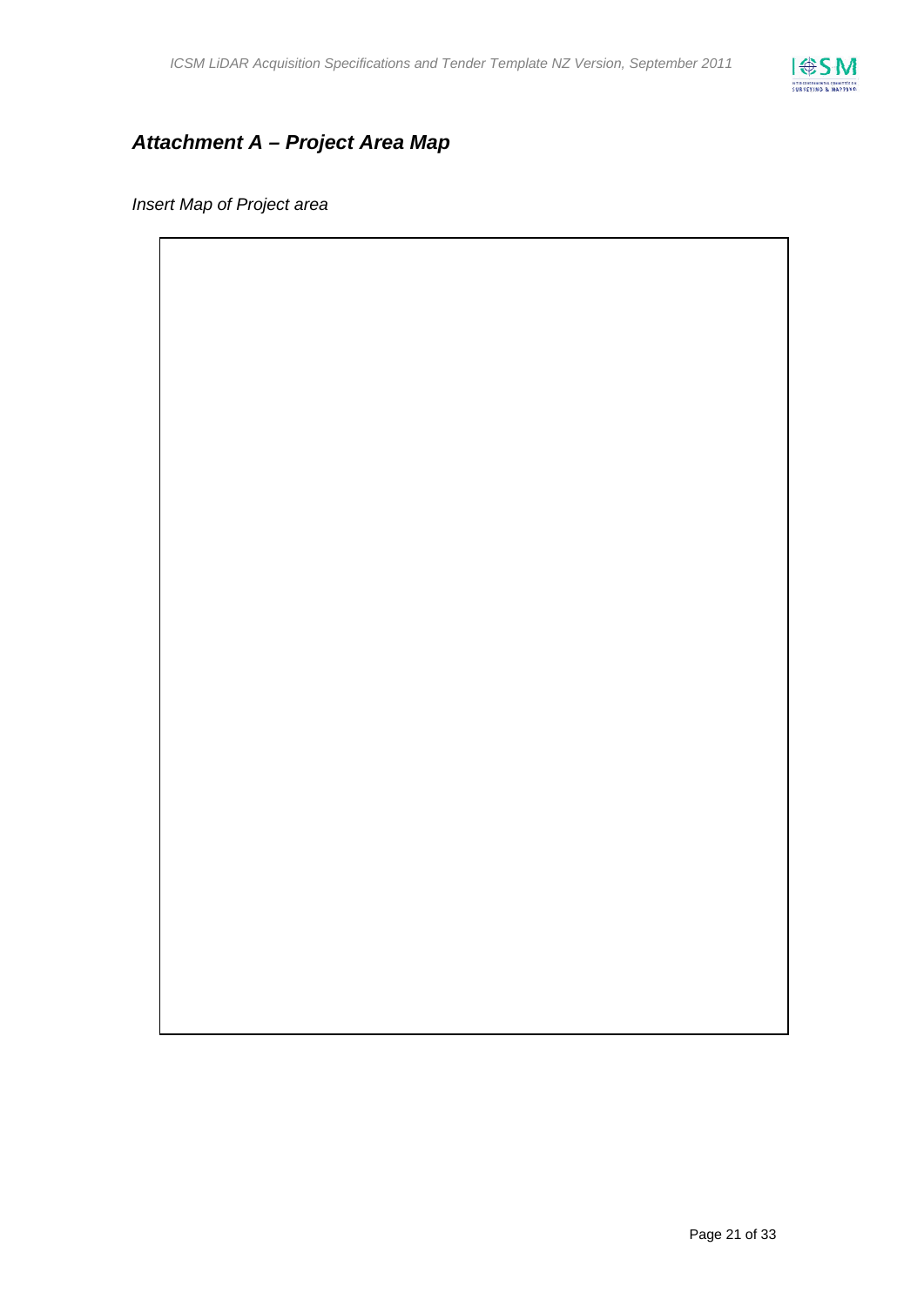

## *Attachment B - File Naming Conventions*

The following naming conventions are similar to those developed for the Australian NEDF-Portal (and are equally valid in the New Zealand context). The reasons for such conventions are to achieve national consistency, to improve dataset management, and to minimise data transfer and ingest costs for both producers and users. In addition to LiDAR tile and mosaic products, you can also use the same naming convention for project reports, pictures or any other reference information

There are a number software tools available for renaming existing data files. One used regularly is the Bulk Rename Utility which can be downloaded from [http://www.bulkrenameutility.co.uk/Main\\_Intro.php.](http://www.bulkrenameutility.co.uk/Main_Intro.php) Importantly, ESRI GRIDS cannot be renamed using this tool however there is an ESRI GRID renaming tool which is available (from the ICSM website - TBC)

#### **Intensity imagery, or other forms of imagery provided**

This image will generally cover the entire extent of the survey and uses the following filename convention in ECW or geoTIFF format as specified.

| Naming Convention for LiDAR intensity or other forms of imagery: |                      |                                                               |  |
|------------------------------------------------------------------|----------------------|---------------------------------------------------------------|--|
| ProjectNameYYYY-INT-GSD_xxxxyyyy_wwww_hhhh.ecw                   |                      |                                                               |  |
| ProjectName                                                      | <b>DistrictLidar</b> | A meaningful description of the total survey area of          |  |
|                                                                  |                      | interest. Do not use "_" as part of the Project Name          |  |
| <b>YYYY</b>                                                      | 2011                 | Year of survey                                                |  |
| <b>INT/RGB</b>                                                   | -INT                 | Intensity image file identifier. Use RGB for 3 band natural   |  |
|                                                                  |                      | colour imagery or RGBI for 4 band infrared                    |  |
| <b>GSD</b>                                                       | $-002$               | Ground sampling distance or resolution of image in metres.    |  |
| <b>XXXXVVVV</b>                                                  | 14445082             | Easting and northing value (whole kilometre) of the south-    |  |
|                                                                  | (1,444,000mE)        | west corner of the tile.                                      |  |
|                                                                  | (5,082,000mN)        | A single "_" must be used to separate the remaining file      |  |
|                                                                  |                      | name components.                                              |  |
| <b>wwww</b>                                                      | <i>0020</i>          | Width of the <b>dataset or tile</b> in whole kilometres       |  |
| hhhh                                                             | <i>0050</i>          | Height of dataset or tile in whole kilometres                 |  |
|                                                                  |                      | For example: DistrictLidar2011-INT-002_14445082_0020_0050.ecw |  |

#### **LiDAR Unclassified Point Cloud in LAS Format**

All LiDAR point cloud data are to be delivered fully compliant LAS v1.2 (or v1.3), Point Record Format

| <b>Naming Convention for LiDAR point clouds:</b>            |                      |                                                                                                             |
|-------------------------------------------------------------|----------------------|-------------------------------------------------------------------------------------------------------------|
| ProjectNameYYYY-UNC-DAT-SWT_TopoRect_xxxxyyyy_wwww_hhhh.las |                      |                                                                                                             |
| <b>ProjectName</b>                                          | <b>DistrictLidar</b> | A meaningful description of the total survey area of<br>interest. Do not use "" as part of the Project Name |
| <b>YYYY</b>                                                 | 2011                 | Year of survey                                                                                              |
| <b>UNC</b>                                                  | -UNC                 | Unclassified point cloud. Fully calibrated and adjusted to<br>specified datum                               |
| <b>DAT</b>                                                  | -ELL                 | Ellipsoidal heights (NZGD2000)                                                                              |
| <b>SWT</b>                                                  | $-1n$                | Swath number (1 file per swath)                                                                             |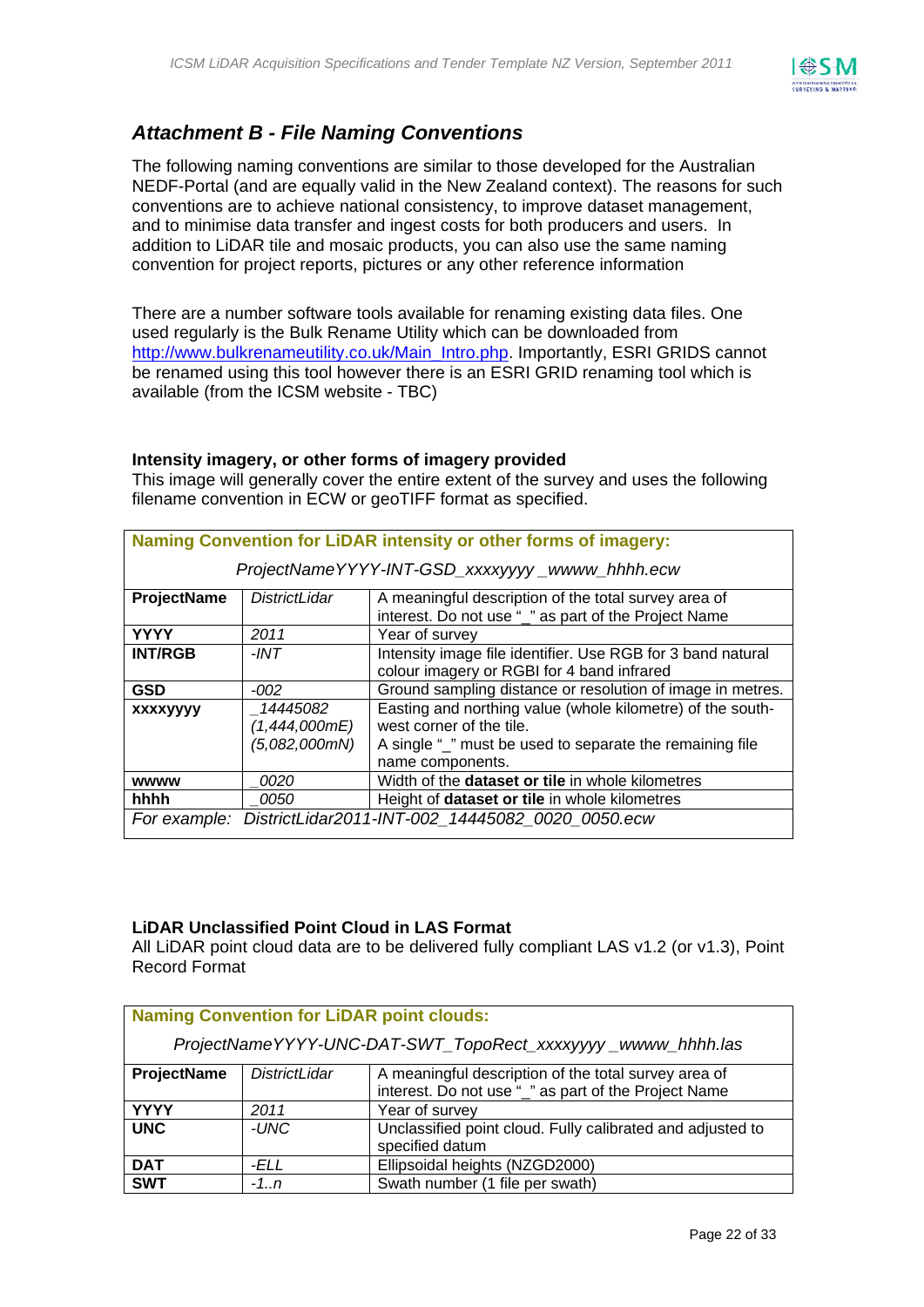

| <b>TopoRect</b> | BZ192501                                   | NZTopo50 prime rectangle eg BZ19 plus tile reference<br>number eg 2501 (numbering is 1-25 north to south and 1-<br>25 east to west)                                    |
|-----------------|--------------------------------------------|------------------------------------------------------------------------------------------------------------------------------------------------------------------------|
| <b>XXXXYYYY</b> | 14445082<br>(1,444,000mE)<br>(5,082,000mN) | Easting and northing value (whole kilometre) of the south-<br>west corner of the tile.<br>A single "_" must be used to separate the remaining file<br>name components. |
| <b>WWWW</b>     | 0960                                       | Width of the tile in metres                                                                                                                                            |
| hhhh            | 1440                                       | Height of the tile in metres                                                                                                                                           |
|                 |                                            | For example: DistrictLidar2011-RAW-ELL-001 BZ192501 14445082 0960 1440.las                                                                                             |

#### **LiDAR Classified Point Cloud in LAS Format**

All LiDAR point cloud data are to be delivered fully compliant LAS v1.2 (or v1.3), Point Record Format.

| <b>Naming Convention for LiDAR point clouds:</b>       |                                            |                                                                                                                                                                        |  |
|--------------------------------------------------------|--------------------------------------------|------------------------------------------------------------------------------------------------------------------------------------------------------------------------|--|
| ProjectNameYYYY-CL-DAT_TopoRect_xxxxyyyy_wwww_hhhh.las |                                            |                                                                                                                                                                        |  |
| ProjectName                                            | DistrictLidar                              | A meaningful description of the total survey area of<br>interest. Do not use "_" as part of the Project Name                                                           |  |
| <b>YYYY</b>                                            | 2011                                       | Year of survey                                                                                                                                                         |  |
| CL                                                     | $-C2$                                      | classification level.                                                                                                                                                  |  |
| <b>DAT</b>                                             | -ELL or XXX*                               | Specified vertical datums. Ellipsoidal (ELL) or Orthometric<br>(XXX, use abbreviation from table below)                                                                |  |
| <b>TopoRect</b>                                        | BZ192501                                   | NZTopo50 prime rectangle eg BZ19 plus tile reference<br>number eg 2501 (numbering is 1-25 north to south and 1-<br>25 east to west)                                    |  |
| <b>XXXXVVVV</b>                                        | 14445082<br>(1,444,000mE)<br>(5,082,000mN) | Easting and northing value (whole kilometre) of the south-<br>west corner of the tile.<br>A single "_" must be used to separate the remaining file<br>name components. |  |
| <b>wwww</b>                                            | <i>0960</i>                                | Width of the tile in metres                                                                                                                                            |  |
| hhhh                                                   | 1440                                       | Height of the tile in whole metres                                                                                                                                     |  |
|                                                        |                                            | For example: DistrictLidar2011-C3-ORT_54291749_0002_0002.las                                                                                                           |  |

| Abbreviation | <b>Vertical Datum</b>           |
|--------------|---------------------------------|
| <b>NZV</b>   | New Zealand Vertical Datum 2009 |
| <b>OTP</b>   | One Tree Point 1964             |
| <b>AKL</b>   | Auckland 1946                   |
| <b>MOT</b>   | Moturiki 1953                   |
| <b>GIS</b>   | Gisborne 1926                   |
| <b>NAP</b>   | Napier 1962                     |
| <b>TAR</b>   | Taranaki 1970                   |
| <b>WEL</b>   | Wellington 1953                 |
| <b>NEL</b>   | Nelson 1955                     |
| <b>LYT</b>   | Lyttelton 1937                  |
| <b>DUN</b>   | Dunedin 1958                    |
| <b>DBL</b>   | Dunedin-Bluff 1960              |
| <b>BLU</b>   | <b>Bluff 1955</b>               |
| STI          | Stewart Island 1977             |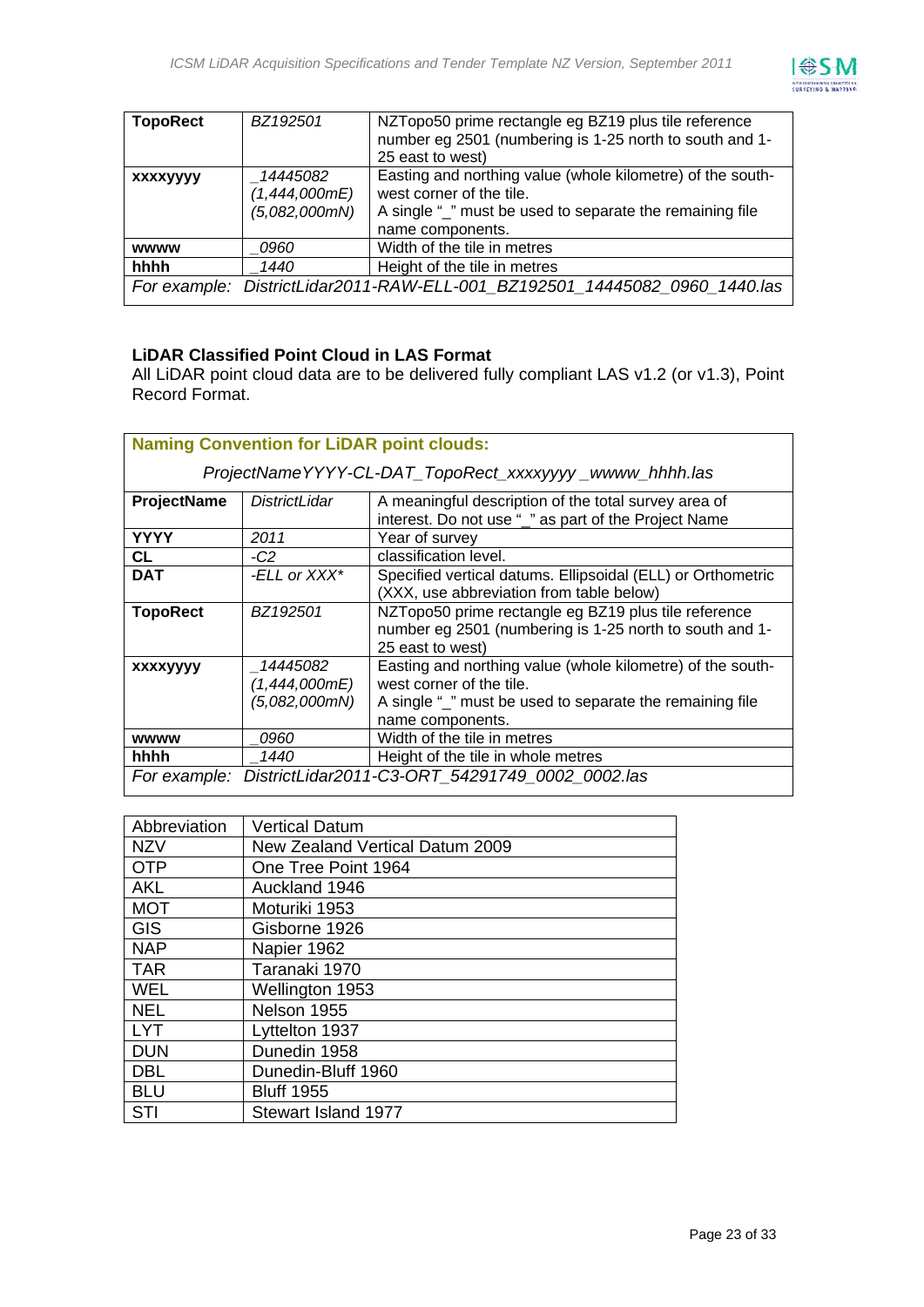

#### **LiDAR Classified Point Cloud Model Key Points in LAS Format**

Model Key points (MKP) are a generalised subset of the original mass points and represent the minimum number of points required to determine the shape of the ground. The filename convention is identical to that above with "-MKP" appended to the classification level:

| <b>Naming Convention:</b>                                                 |               |                                                             |  |  |
|---------------------------------------------------------------------------|---------------|-------------------------------------------------------------|--|--|
| ProjectNameYYYY-CL-MKP-DAT_TopoRect_xxxxyyyy_wwww_hhhh.las                |               |                                                             |  |  |
|                                                                           |               |                                                             |  |  |
| ProjectName                                                               | DistrictLidar | A meaningful description of the total survey area of        |  |  |
|                                                                           |               | interest. Do not use "_" as part of the Project Name        |  |  |
| <b>YYYY</b>                                                               | 2011          | Year of survey                                              |  |  |
| <b>CL-MKP</b>                                                             | -C2-MKP       | classification level and Model Key Point identifiers.       |  |  |
| <b>DAT</b>                                                                | -ELL or XXX   | Specified vertical datums. Ellipsoidal (ELL) or Orthometric |  |  |
|                                                                           |               | (XXX, use abbreviation from table above)                    |  |  |
| <b>TopoRect</b>                                                           | BZ192501      | NZTopo50 prime rectangle eg BZ19 plus tile reference        |  |  |
|                                                                           |               | number eg 2501 (numbering is 1-25 north to south and 1-     |  |  |
|                                                                           |               | 25 east to west)                                            |  |  |
| <b>XXXXVVVV</b>                                                           | 14445082      | Easting and northing value (whole kilometre) of the south-  |  |  |
|                                                                           | (1,444,000mE) | west corner of the tile.                                    |  |  |
|                                                                           | (5,082,000mN) | A single "_" must be used to separate the remaining file    |  |  |
|                                                                           |               | name components.                                            |  |  |
| <b>wwww</b>                                                               | <i>0960</i>   | Width of the tile in metres                                 |  |  |
| hhhh                                                                      | 1440          | Height of the tile in metres                                |  |  |
| For example:DistrictLidar2011-CL2-MKP-ORT_BZ192501_14445082_0002_0002.las |               |                                                             |  |  |

#### **ESRI GRID Format** (if specified by Contract Authority)

ESRI GRID's have the following constraints which require specific naming conventions:

- a. Names cannot be more than 13 characters
- b. Names must start with a letter

Due to these constraints the following folder and file naming convention for ESRI GRIDs is suggested for both projected and geographic units. It is also important to note that each individual ESRI GRID must be stored within a standardised folder structure consistent with the following convention to provide appropriate project information to easily associate the ESRI GRID's with the other files from which they may have been derived.

Separate folder structures for files in NZGD2000 latitude/longitude and NZTM2000 northing/easting units are required in addition to each Product Type specified (e.g. DEM, DSM). All ESRI GRIDS must also have all necessary projection definitions populated.

The following folder structure may be used as a guide for NZGD2000 latitude/longitude and NZTM2000 northing/easting datasets. The folder structure may change slightly to suit requirements, and should be confirmed with the Contract Authority at project commencement.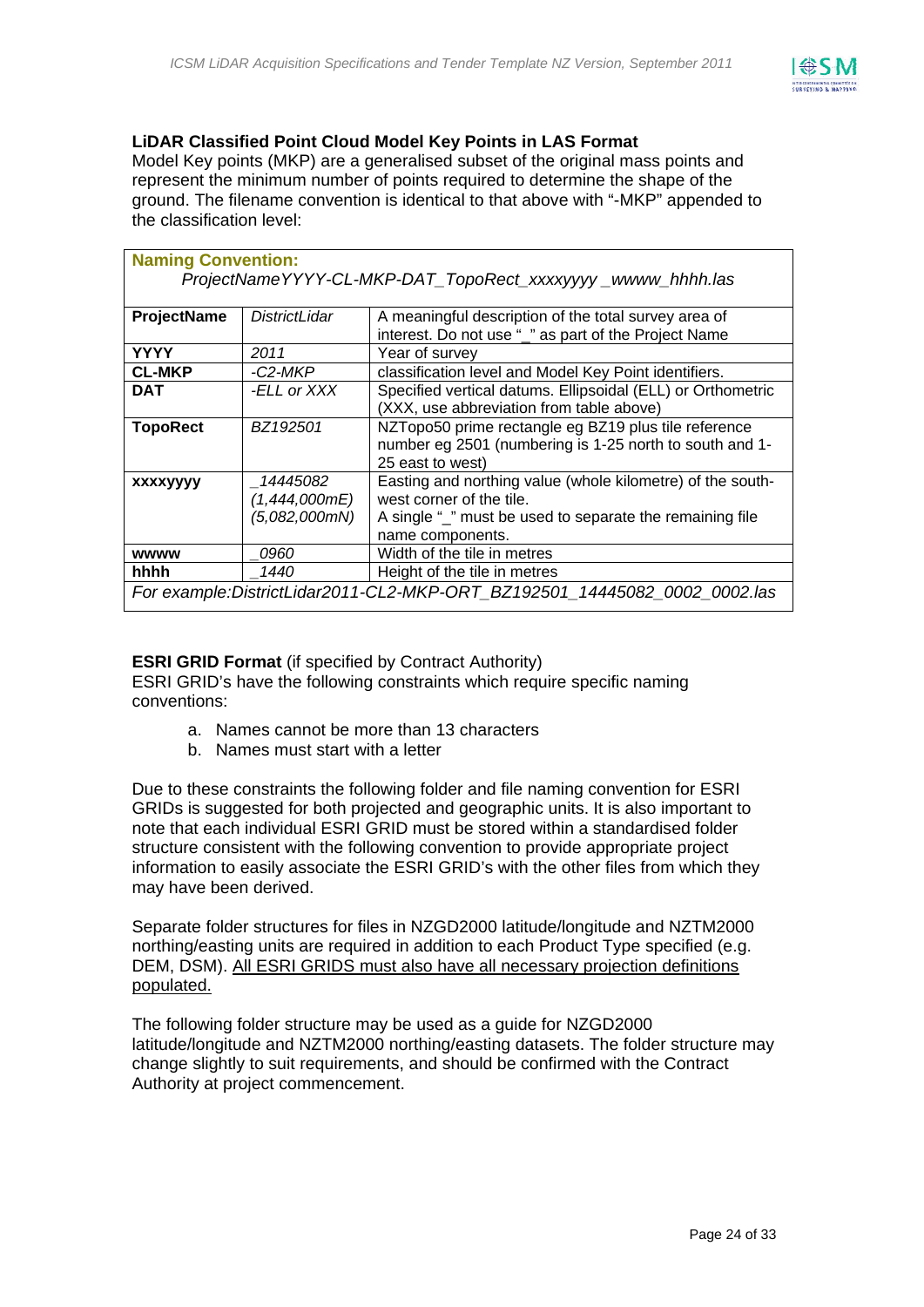



#### **Naming Convention for tiled NZTM2000 ESRI GRIDS:**

#### *txxxxyyyyssppp*

*(in addition to folder structure above with NZTM2000 GRIDS stored in separate folders, with all projection information defined.)*

| $t = surface$<br>type.      | e                                          | Surface type<br>s – digital Surface model (DSM)<br>e - digital Elevation model (DEM)<br>f - canopy Foliage model (CFM)<br>c - Canopy elevation model (CHM)<br>h - Hydro digital elevation model (DEMH)<br>$b -$ Bathymetry<br>$m -$ Bathymetry and terrain elevations<br>t - Derived terrain variables (add as necessary) |  |  |
|-----------------------------|--------------------------------------------|---------------------------------------------------------------------------------------------------------------------------------------------------------------------------------------------------------------------------------------------------------------------------------------------------------------------------|--|--|
| xxxxyyyy                    | 14445082<br>(1,444,000mE)<br>(5,082,000mN) | Easting and northing value (whole kilometre) of<br>$\bullet$<br>the south- west corner of the tile.                                                                                                                                                                                                                       |  |  |
| <b>SS</b>                   | 01                                         | Tile size (km) (square tile)<br>$01$ – one kilometre<br>$02 -$ two kilometre<br>05 - five kilometre<br>$10 - 10$ kilometre<br>_5 (represents half a kilometre)<br>$\bullet$                                                                                                                                               |  |  |
| ppp                         | 001                                        | Ground sampling distance (GSD) or pixel size<br>$0\,5$ - half a metre<br>$001 -$ one metres<br>$002 -$ two metres etc                                                                                                                                                                                                     |  |  |
| For Example: e1444508201001 |                                            |                                                                                                                                                                                                                                                                                                                           |  |  |

**Naming Convention for Mosaic (NZTM2000) ESRI GRIDS:**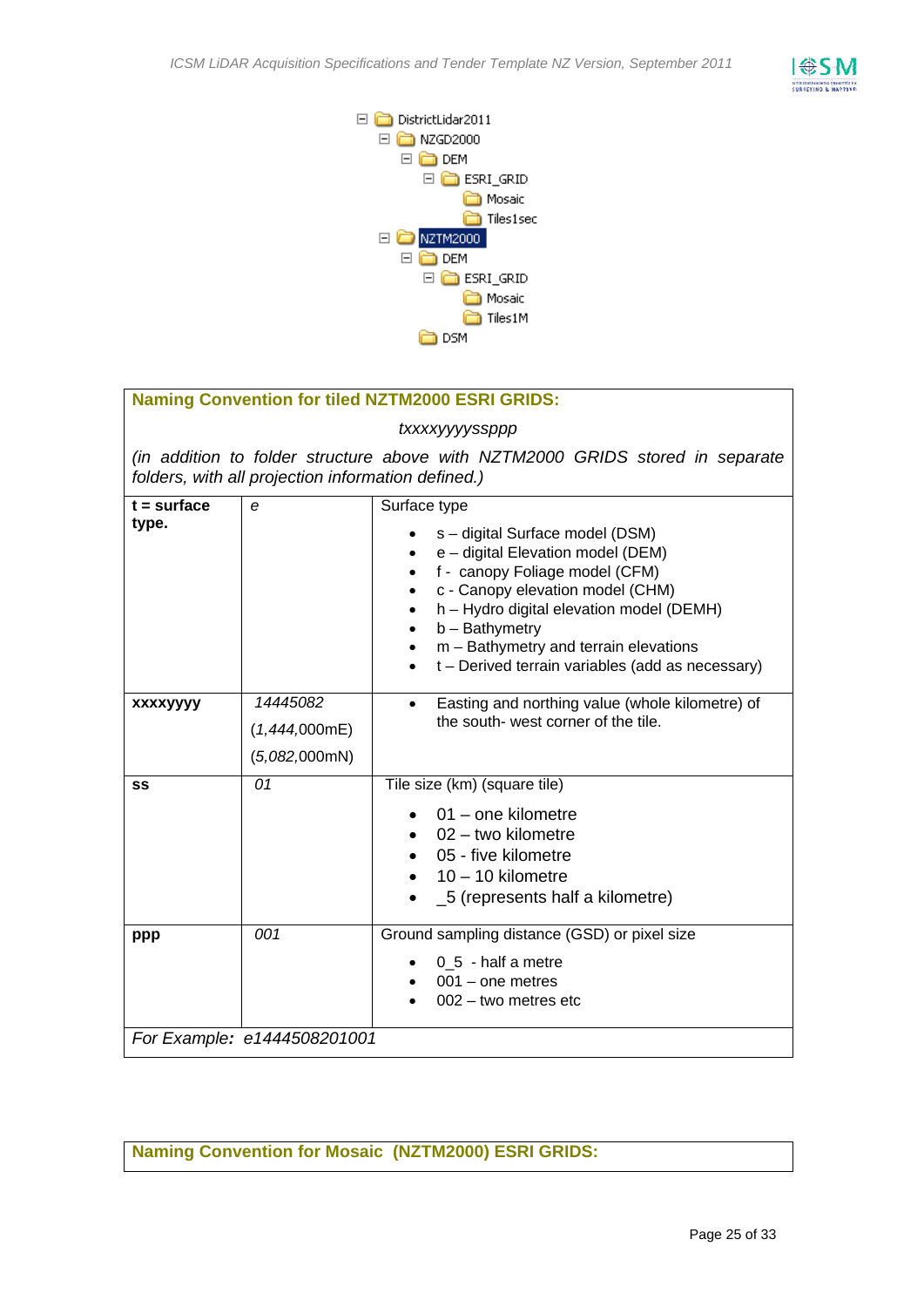

#### *txxxxxxxyyppp*

*(in addition to folder structure above with NZTM2000 GRIDS stored in separate folders, will all projection information defined. )*

| $t = surface$<br>type. | e                             | Surface type<br>s – digital Surface model (DSM)<br>e - digital Elevation model (DEM)<br>f - canopy Foliage model (CFM)<br>c - Canopy elevation model (CHM)<br>h - Hydro digital elevation model (DEMH)<br>$b -$ Bathymetry<br>$m -$ Bathymetry and terrain elevations<br>$\bullet$<br>t - Derived terrain variables (add as necessary) |  |  |
|------------------------|-------------------------------|----------------------------------------------------------------------------------------------------------------------------------------------------------------------------------------------------------------------------------------------------------------------------------------------------------------------------------------|--|--|
| <b>XXXXXXX</b>         | southcoast                    | A meaningful description of the total survey area and or<br>sensor, dataset version etc.                                                                                                                                                                                                                                               |  |  |
| уу                     | 07                            | Year of Survey                                                                                                                                                                                                                                                                                                                         |  |  |
| ppp                    | 010                           | Ground sampling distance (GSD) or pixel size in metres<br>(NZTM2000)<br>$\bullet$ 0_5 - half a metre<br>$001 -$ one metres<br>$002 -$ two metres etc                                                                                                                                                                                   |  |  |
|                        | For Example: esouthcoast07010 |                                                                                                                                                                                                                                                                                                                                        |  |  |

#### **Naming conventions for other files**

The following naming conventions should be used for other file types and formats that may be specified as deliverables.

|                    |                                                      | <b>Naming Convention for all other NZTM2000 files:</b>                                                                                                                                                                                                                                                                                                                                                                                                       |  |  |  |  |
|--------------------|------------------------------------------------------|--------------------------------------------------------------------------------------------------------------------------------------------------------------------------------------------------------------------------------------------------------------------------------------------------------------------------------------------------------------------------------------------------------------------------------------------------------------|--|--|--|--|
|                    | ProjectNameYYYY-SSSS-PPPP-GSD_xxxxyyyy_wwww_hhhh.asc |                                                                                                                                                                                                                                                                                                                                                                                                                                                              |  |  |  |  |
| <b>ProjectName</b> | DistrictLidar                                        | A meaningful description of the total survey area of<br>interest. Do not use "_" as part of the Project Name                                                                                                                                                                                                                                                                                                                                                 |  |  |  |  |
| YYYY               | 2011                                                 | Year of survey                                                                                                                                                                                                                                                                                                                                                                                                                                               |  |  |  |  |
| <b>SSSS-PPPP</b>   | -DEM-GRID                                            | Surface type.<br><b>DSM</b><br><b>DEM</b><br><b>HDEM</b><br><b>CHM</b><br><b>CFM</b><br>Bathymetry (BAT)<br>$\bullet$<br>Mixed (MIX). Bathymetry and terrain elevations<br>$\bullet$<br>TTT (Other terrain variables e.g. slope (SLP). Add<br>as necessary.<br>Product type<br>Mass points (MASS)<br><b>Breaklines (BRK)</b><br>٠<br>TIN (TIN)<br>٠<br>GRID (GRID)<br>Contours (CON)<br>Cross Sections (CROSS)<br>٠<br>Imagery (BIL, TIF, IMG, ECW etc)<br>٠ |  |  |  |  |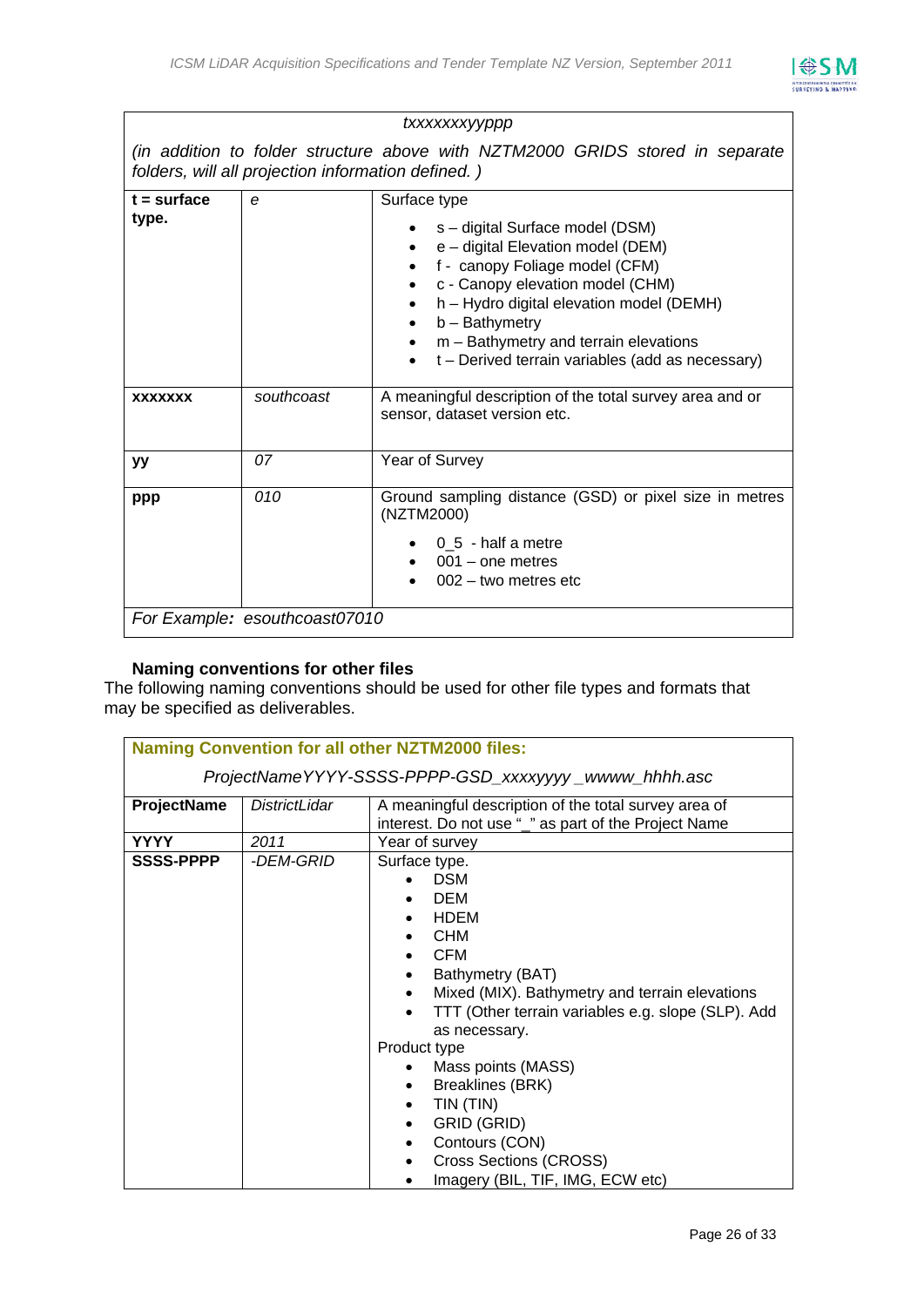

|                 |               | Other                                                              |  |  |  |
|-----------------|---------------|--------------------------------------------------------------------|--|--|--|
|                 |               | Use additional field width and more characters if required.        |  |  |  |
| <b>GSD</b>      | -010          | Ground sampling distance or resolution of product where            |  |  |  |
|                 |               | appropriate. Where GSD is not required producers can               |  |  |  |
|                 |               | extend the surface type and product description field.             |  |  |  |
| <b>XXXXVVVV</b> | 14445082      | Easting and northing value (whole kilometre) of the south-         |  |  |  |
|                 | (1,444,000mE) | west corner of the tile.                                           |  |  |  |
|                 | (5,082,000mN) | A single "_" must be used to separate the remaining file           |  |  |  |
|                 |               | name components.                                                   |  |  |  |
| <b>wwww</b>     | <i>0020</i>   | Width of the <b>dataset or tile</b> in whole kilometres            |  |  |  |
| hhhh            | <i>0050</i>   | Height of dataset or tile in whole kilometres                      |  |  |  |
| ext             |               | File extension according to format conventions                     |  |  |  |
|                 |               | LAS                                                                |  |  |  |
|                 |               | xyz ascii format for easting, northing, elevation,                 |  |  |  |
|                 |               | intensity                                                          |  |  |  |
|                 |               | asc – ESRI ascii GRID format                                       |  |  |  |
|                 |               | shp                                                                |  |  |  |
|                 |               | dxf etc                                                            |  |  |  |
|                 |               | For example: DistrictLidar2011-DEM-GRID-010 14445082 0020 0050.asc |  |  |  |

|                    | <b>Naming Convention for all other NZTM2000 files:</b> |                                                                                                                                                                                                                                                                                                                                                                                                                                                                                                                                                          |  |  |  |
|--------------------|--------------------------------------------------------|----------------------------------------------------------------------------------------------------------------------------------------------------------------------------------------------------------------------------------------------------------------------------------------------------------------------------------------------------------------------------------------------------------------------------------------------------------------------------------------------------------------------------------------------------------|--|--|--|
|                    | ProjectNameYYYY-SSSS-PPPP-GSD_xxxxyyy_wwww_hhhh.ext    |                                                                                                                                                                                                                                                                                                                                                                                                                                                                                                                                                          |  |  |  |
| <b>ProjectName</b> | SouthCoastLidar                                        | A meaningful description of the total survey area of<br>interest. Do not use "_" as part of the Project Name                                                                                                                                                                                                                                                                                                                                                                                                                                             |  |  |  |
| <b>YYYY</b>        | 2011                                                   | Year of survey                                                                                                                                                                                                                                                                                                                                                                                                                                                                                                                                           |  |  |  |
| <b>SSSS-PPPP</b>   | -DEM-CON                                               | Surface type.<br><b>DSM</b><br><b>DEM</b><br><b>HDEM</b><br><b>CHM</b><br><b>CFM</b><br>$\bullet$<br>Bathymetry (BAT)<br>$\bullet$<br>Mixed (MIX). Bathymetry and terrain elevations<br>$\bullet$<br>TTT (Other terrain variables e.g. slope (SLP). Add<br>$\bullet$<br>as necessary.<br>Product type<br>Mass points (MASS)<br><b>Breaklines (BRK)</b><br>TIN (TIN)<br><b>GRID (GRID)</b><br>Contours (CON)<br><b>Cross Sections (CROSS)</b><br>Imagery (BIL, TIF, IMG, ECW etc)<br>Other<br>Use additional field width and more characters if required. |  |  |  |
| <b>GSD</b>         | 20cm                                                   | Ground sampling distance or resolution of product where<br>appropriate. Where GSD is not required producers can<br>extend the surface type and product description field.                                                                                                                                                                                                                                                                                                                                                                                |  |  |  |
| xxxxyyy            | 1710444<br>(171.0E, 44.4S)                             | Lower left longitude and latitude (to 1 decimal place)<br>A single "_" must be used to separate the remaining file<br>name components.                                                                                                                                                                                                                                                                                                                                                                                                                   |  |  |  |
| <b>wwww</b>        | 0015<br>(1.5deg)                                       | Width of the dataset or tile in whole degrees (including 1<br>decimal place)                                                                                                                                                                                                                                                                                                                                                                                                                                                                             |  |  |  |
| hhhh               | 0028<br>(2.8deg)                                       | Height of dataset or tile in whole degrees (including 1<br>decimal place)                                                                                                                                                                                                                                                                                                                                                                                                                                                                                |  |  |  |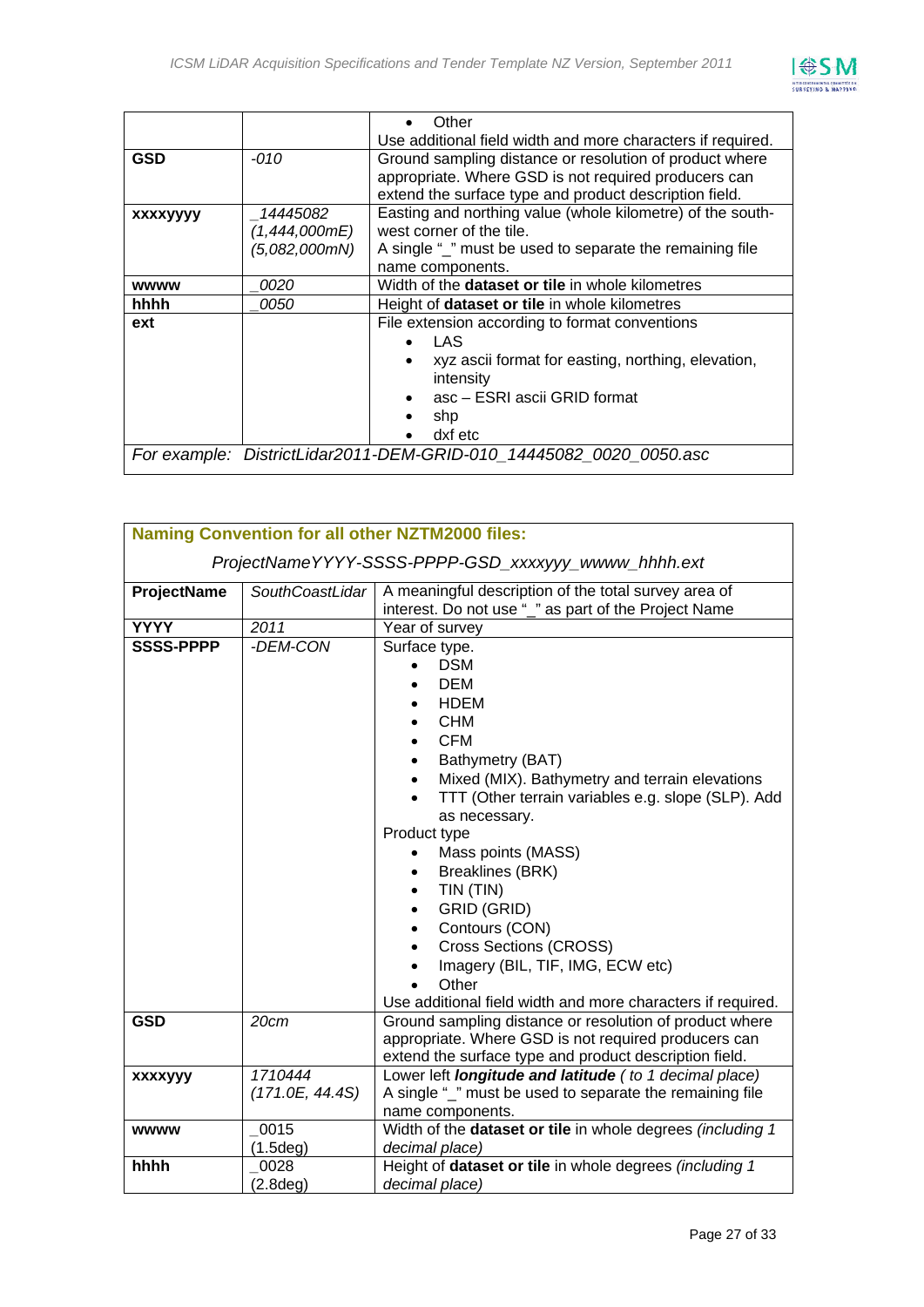

| ext | shp | File extension according to format conventions<br>LAS              |  |  |
|-----|-----|--------------------------------------------------------------------|--|--|
|     |     | xyz ascii format for easting, northing, elevation,<br>intensity    |  |  |
|     |     | asc - ESRI ascii GRID format                                       |  |  |
|     |     | shp                                                                |  |  |
|     |     | dxf etc                                                            |  |  |
|     |     | For example: SouthCoastLidar2011-DEM-CON20cm 1710444 0015 0028.shp |  |  |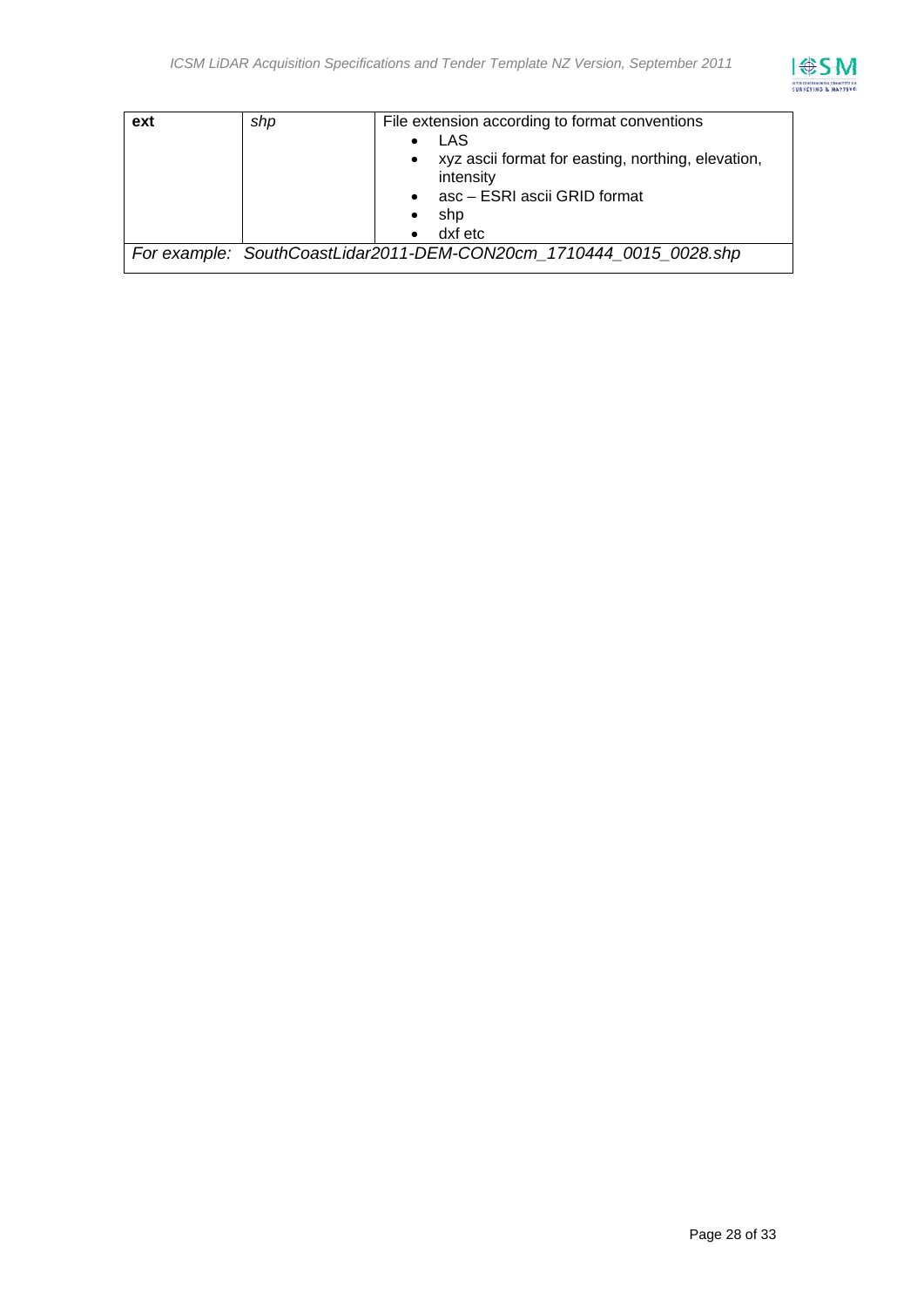

## *Attachment C – LiDAR Metadata Specifications*

For each supplied data product a complete metadata statement consistent with the current ANZLIC standard (http://www.anzlic.org.au/infrastructure\_metadata.html) is required. Additional metadata specific to LiDAR data is also required.

These metadata may be entered via the ANZMET Lite facility for the general description and via a LiDAR-specific Metadata entry tool developed for the Australian NEDF Portal. The two tools are integrated to produce one comprehensive entry. The LiDAR-specific Metadata Tool and Readme file (plus a configuration file for New Zealand) is available from the ICSM website (TBC)

| <b>NEDF Metadat Entry</b>                                                                        |                                                             |                    |                  |                  |  |                                                                        |            |                            |               |
|--------------------------------------------------------------------------------------------------|-------------------------------------------------------------|--------------------|------------------|------------------|--|------------------------------------------------------------------------|------------|----------------------------|---------------|
| File                                                                                             |                                                             |                    |                  |                  |  |                                                                        |            |                            |               |
| <b>NEDF Metadata Document</b>                                                                    |                                                             |                    |                  |                  |  |                                                                        |            |                            | <b>Browse</b> |
| <b>Acquisition Start Date</b>                                                                    | 07/02/2010                                                  |                    |                  | ٧                |  | Acquisition End Date                                                   | 07/02/2010 |                            |               |
| Sensor                                                                                           |                                                             |                    |                  | v                |  | Device Name                                                            |            |                            |               |
| Flying Height (AGL):                                                                             | 0                                                           | ÷                  | (m)              |                  |  | INS/IMU Used:                                                          |            |                            |               |
| Swath Width:                                                                                     | O                                                           | ÷                  | [m]              |                  |  | Number of Cross Runs:                                                  | 10<br>÷    |                            |               |
| Number of Runs:                                                                                  | O                                                           | $\hat{\mathbf{v}}$ |                  |                  |  | Swath (side) Overlap:                                                  | 0.0<br>÷   | $\boldsymbol{\mathcal{Z}}$ |               |
| Flight Direction:                                                                                |                                                             |                    |                  |                  |  | Projection:                                                            |            |                            |               |
| Horizontal Datum:                                                                                |                                                             |                    |                  |                  |  | Vertical Datum:                                                        |            |                            |               |
| Description of Aerotriangulation Process Used:                                                   |                                                             |                    |                  |                  |  |                                                                        |            |                            |               |
| Description of Rectification Process Used:                                                       |                                                             |                    |                  |                  |  |                                                                        |            |                            |               |
| Spatial Accuracy (Horizontal):                                                                   |                                                             | 0.000              | ¢                | (m)              |  | Spatial Accuracy (Vertical):                                           | 0.000      | ¢<br>(m)                   |               |
| Average Point Spacing (per/sqm):                                                                 |                                                             | 0.00               | ÷                |                  |  | Grid Resolution:                                                       | 0.000      | $\hat{\mathbf{v}}$<br>(m)  |               |
| Laser Return Types:                                                                              |                                                             |                    | v                |                  |  | Data Thinning: <sup>1</sup>                                            |            |                            |               |
| Laser Footprint Size:                                                                            |                                                             | 0.000              |                  | $\leftarrow$ (m) |  | Product Type:                                                          |            | v                          |               |
| Surface Type:                                                                                    |                                                             |                    | ٧                |                  |  | <b>Distribution Format:</b> <sup>0</sup>                               |            |                            |               |
| Classification Type:                                                                             |                                                             |                    | ٧                |                  |  |                                                                        |            |                            |               |
| Limitations of the Data:                                                                         |                                                             |                    |                  |                  |  |                                                                        |            |                            |               |
|                                                                                                  |                                                             |                    |                  |                  |  |                                                                        |            |                            |               |
|                                                                                                  |                                                             |                    |                  |                  |  |                                                                        |            |                            |               |
| Calibration certification (Manufacturer/Cert. Company):                                          |                                                             |                    |                  |                  |  |                                                                        |            |                            |               |
| Processing/Derivation Lineage:<br>URL to NEDF WMS                                                |                                                             |                    |                  |                  |  |                                                                        |            |                            |               |
| Note: For values in numeric boxes entered as '0' the values will be written out as UNK - Unknown |                                                             |                    |                  |                  |  |                                                                        |            |                            |               |
| Create Children                                                                                  |                                                             |                    |                  |                  |  |                                                                        |            |                            |               |
| Children XML<br>Surface Type:                                                                    | $\vee$                                                      |                    | Product Type:    |                  |  | Distribution Format:II<br>$\vee$                                       |            |                            |               |
|                                                                                                  |                                                             |                    | Grid Resolution: | 1.0              |  | $\stackrel{\scriptscriptstyle \wedge}{\scriptscriptstyle \vee}$<br>[m] |            |                            |               |
|                                                                                                  |                                                             |                    |                  |                  |  |                                                                        |            |                            |               |
| Name                                                                                             | Add<br>Surface Type<br>Product Type<br>Resolution<br>Format |                    |                  |                  |  |                                                                        |            |                            |               |
| Remove                                                                                           |                                                             |                    |                  |                  |  |                                                                        |            |                            |               |
|                                                                                                  |                                                             |                    |                  |                  |  |                                                                        |            |                            |               |
| ≤∥                                                                                               | $\rm III$<br>$\rightarrow$                                  |                    |                  |                  |  |                                                                        |            |                            |               |

**Figure 1 - Lidar Metadata Entry facility**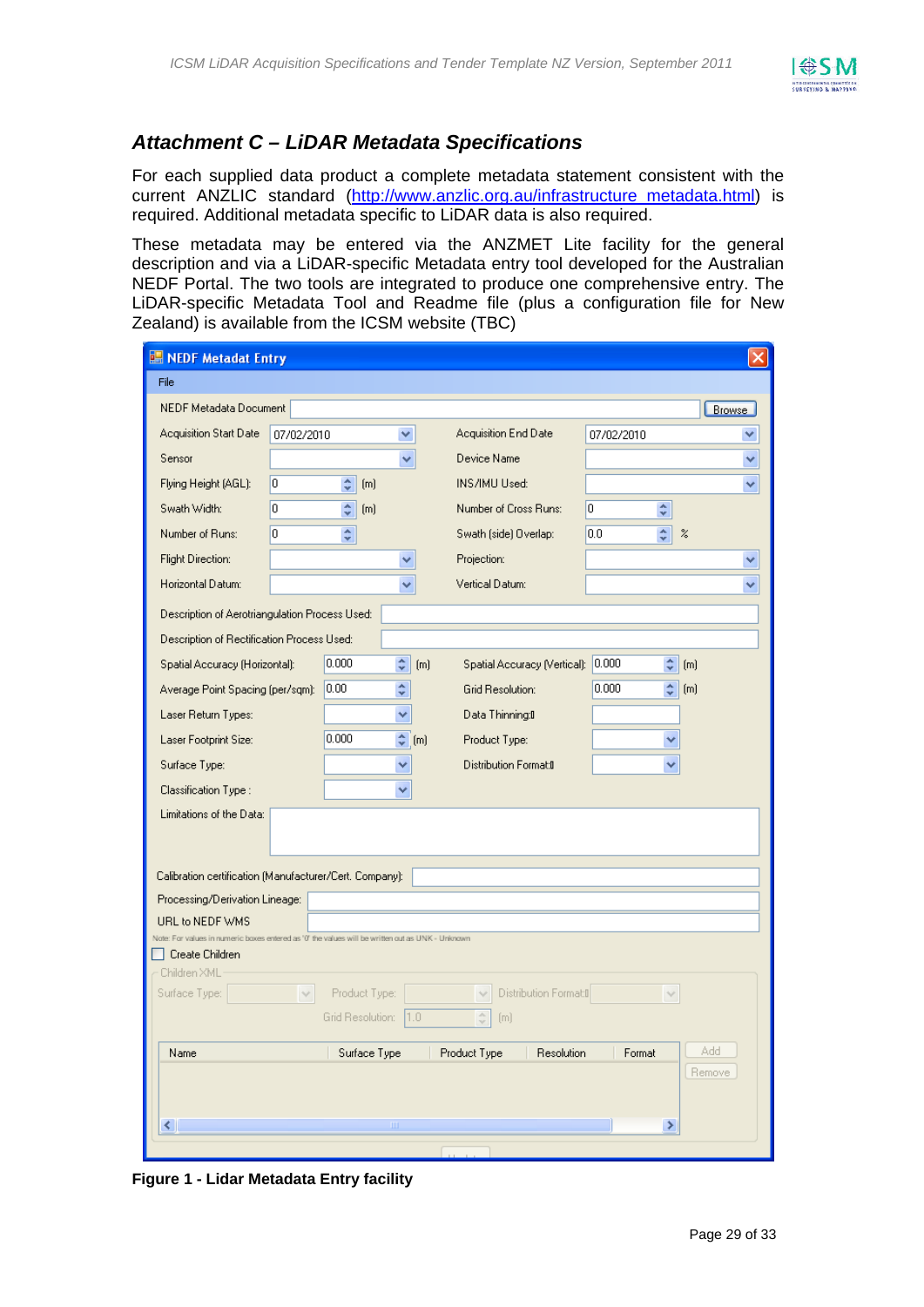

#### **Attachment D - Submission of Quotation**

*The following information must be submitted:* 

- *a) Details on how the LiDAR work is to be undertaken, including methodology, equipment being used, system calibration, sensor parameters (e.g. pulse rate, footprint size and other relevant technical data), data processing etc;*
- *b) Diagrams of the proposed survey area and flight lines for LiDAR including cross strips for each of the options proposed.*
- *c) Diagrams of the proposed survey area and location of planned ground control and check points, and the origin of points (e.g. field measurement for this project or state survey control) for each of the options proposed.*
- *d) Description of the processes to produce the specified data products and how the specified accuracies will be met.*
- *e) Technical qualifications and relevant experience of the company, project team members and project manager in undertaking airborne LiDAR surveys. This should also include recent examples of similar projects recently completed.*
- *f) Gantt chart or table describing tasks, milestones, deliverables and timeframes in weeks from the day of receipt of purchase order.*
- *g) Statement of compliance against specified deliverables and specifications. Tenderers are to use the statement of compliance template provided in Attachment I.*
- *h) A schedule of service charges against deliverables and submission dates for each of the options proposed.*
- *i) Prices submitted need to be valid for 60 days after the date this offer closes.*
- *j) In addition to the specifications requested, proponents may also wish to offer alternative solutions which could offer cost or time savings to the project.*

#### *Attachment E - Quotation Template*

*One of these templates must be completed for each of the three options tendered.* 

*………………...xls* 

#### *Attachment F- Queries and Delivery of Contract Material*

*All queries and delivery of contract material should be addressed to:* 

*Receiving Officer Delivery Address and Contact Details* 

## *Attachment G - Selection Criteria*

*The criteria for assessing quotations will be:*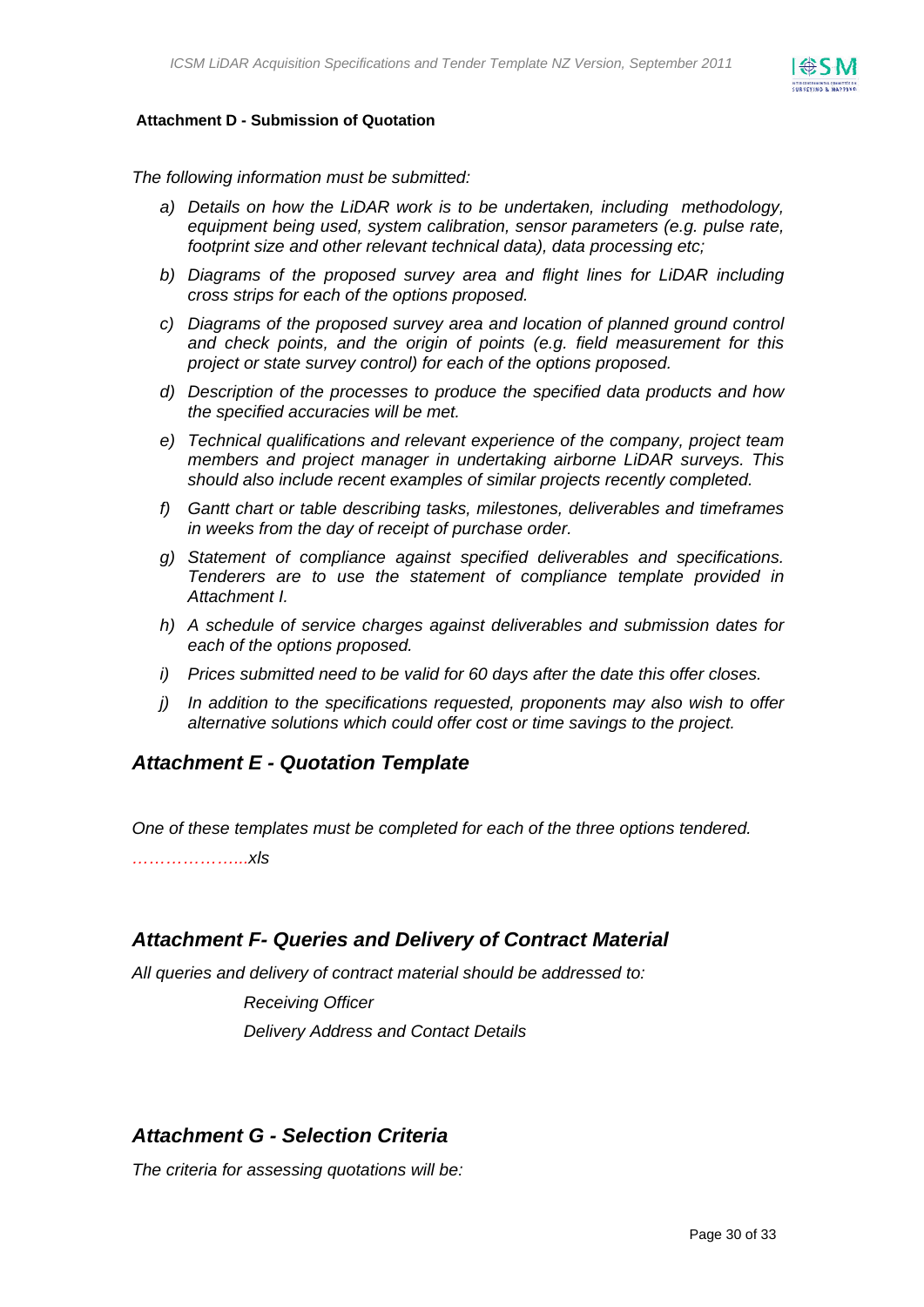

| Category                                              | Weighting |
|-------------------------------------------------------|-----------|
| Methodology of LiDAR capture and processing.          |           |
| Price                                                 |           |
| Time frames and contingences to maintain time frames. |           |
| <b>Past Performance</b>                               |           |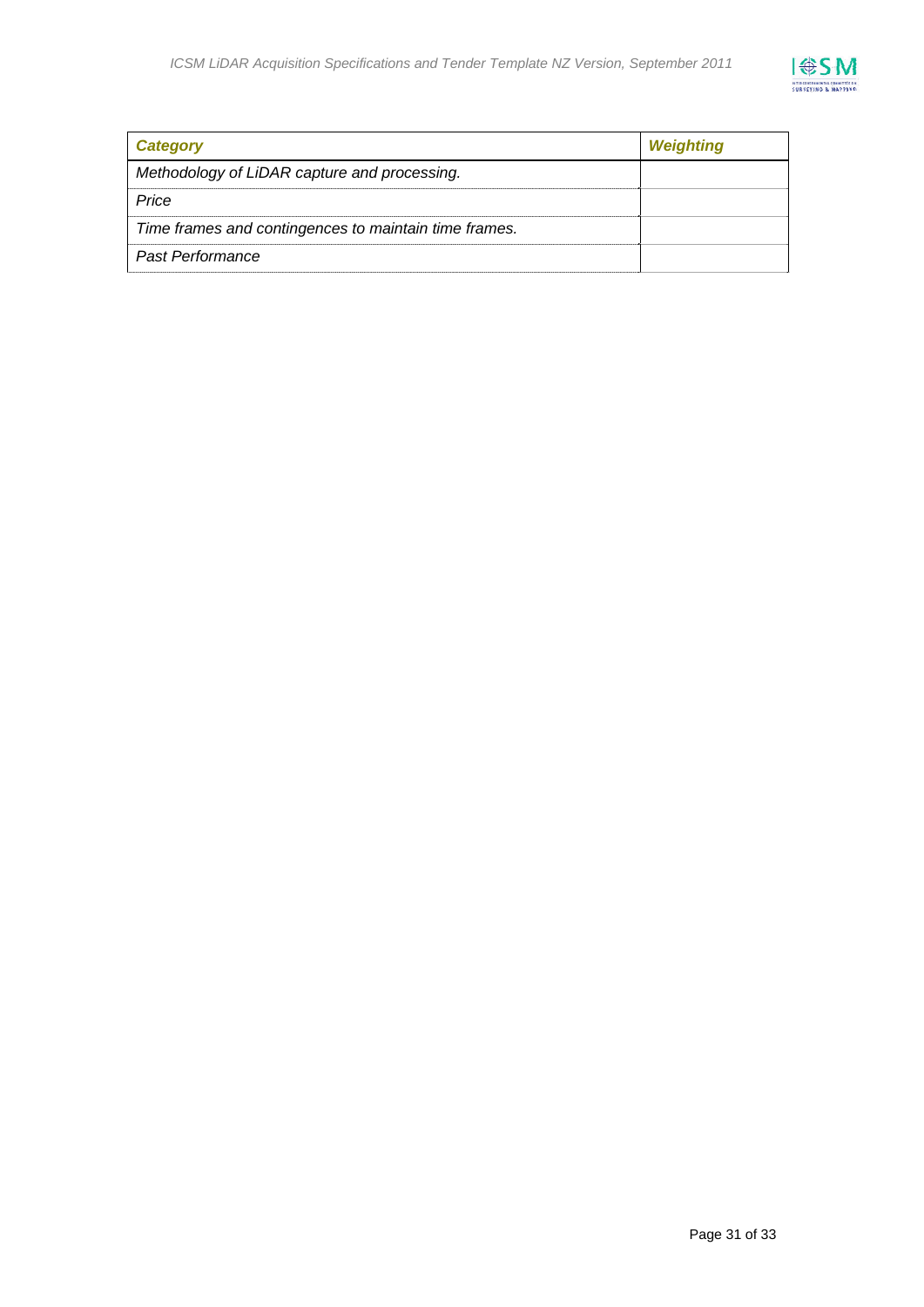

## *Attachment H - Ownership/licensing of Foreground Intellectual Property*

Ownership and licensing arrangements in relation to Foreground IP will be as follows:

*Note to tenderers: The Contract Authority placing the Official Order will indicate its required arrangement in relation to ownership or licensing of IP, using the categories below. If more than one category is ticked the Contract Authority will assess information received on various licensing options before making a final decision.*

| <b>Tick one</b><br>or more] | <b>Category</b> | <b>Description</b>                                                                                                                                                                                                                                                                                                                                                                                                                                                                                                               |
|-----------------------------|-----------------|----------------------------------------------------------------------------------------------------------------------------------------------------------------------------------------------------------------------------------------------------------------------------------------------------------------------------------------------------------------------------------------------------------------------------------------------------------------------------------------------------------------------------------|
|                             | A               | Ownership of Foreground IP vests in the Contract Authority submitting the<br>Official Order. No limits as to use, exploitation, reproduction, adaptation or<br>sublicensing of Foreground IP.                                                                                                                                                                                                                                                                                                                                    |
|                             |                 | This arrangement would allow a government agency or local council for<br>instance to release data for widespread re-use with a Creative Commons<br>Attribution licence under the New Zealand Government Open Access<br>Licensing framework (NZGOAL).                                                                                                                                                                                                                                                                             |
|                             | в               | Ownership of Foreground IP vests in the Contractor. The Contractor grants<br>a non-commercial, perpetual, irrevocable, royalty-free, worldwide, non-<br>exclusive licence (including a right of sub-license) for the Foreground IP to<br>be used, reproduced (including by displaying on a secure network at full<br>resolution and on a public website, for viewing only), adapted and exploited<br>by the licensee and persons and companies undertaking services for, on<br>behalf of, or in collaboration with the licensee. |
|                             | $\mathbf c$     | Similar to B but for All-of-Government licensing (central government<br>agencies, local government councils, Crown Research Institutes, etc)                                                                                                                                                                                                                                                                                                                                                                                     |
|                             | D               | Joint Ownership of Foreground IP vests in the Contract Authority and<br>Contractor jointly and equally.                                                                                                                                                                                                                                                                                                                                                                                                                          |
|                             | Е               | Ownership of Foreground IP vests in the Contractor. This category is for<br>instances of single or special projects where the licence is of limited<br>application. Details of licence to be negotiated in terms of application,<br>royalty, etc.                                                                                                                                                                                                                                                                                |